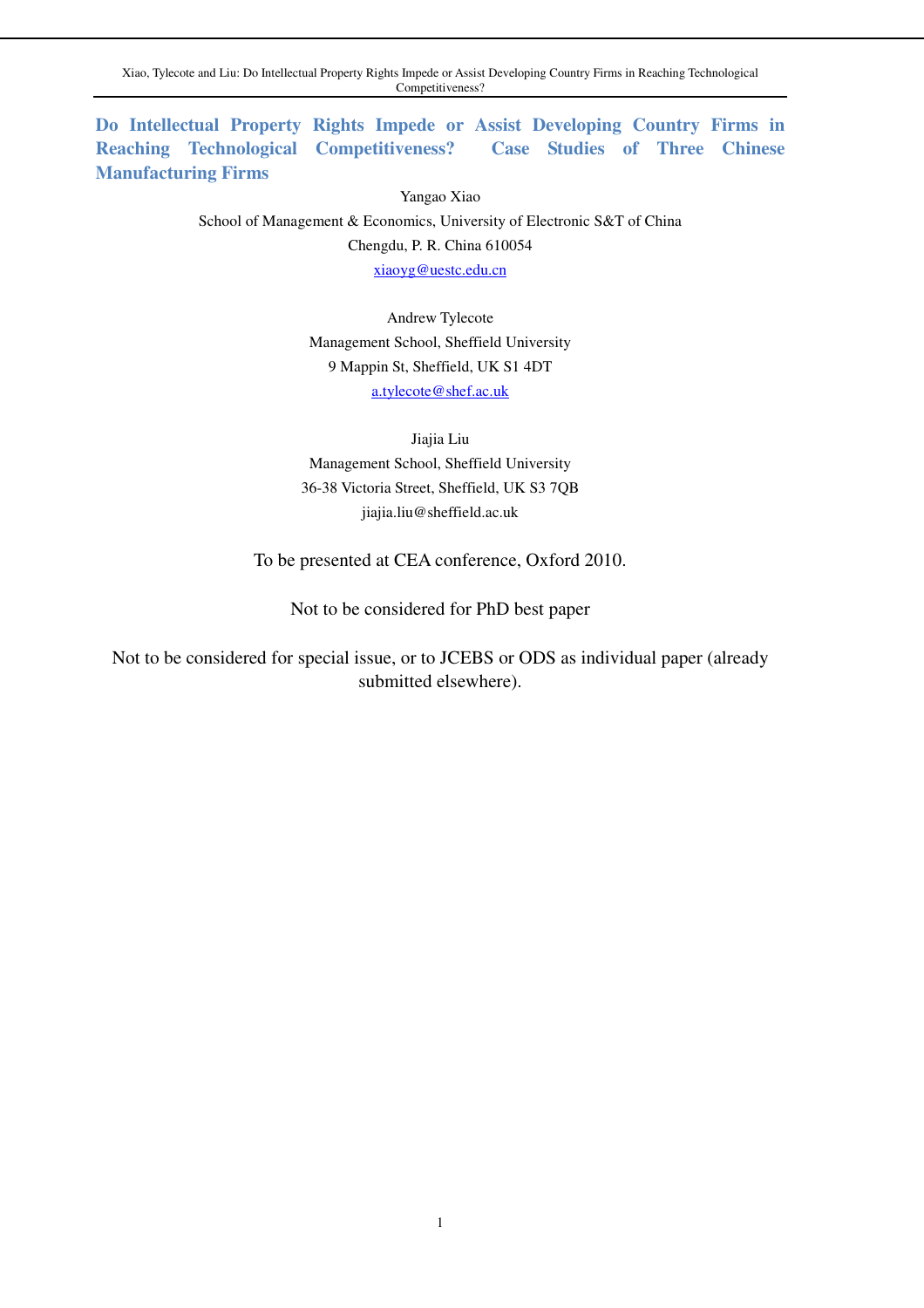Xiao, Tylecote and Liu: Do Intellectual Property Rights Impede or Assist Developing Country Firms in Reaching Technological Competitiveness?

## **Do Intellectual Property Rights Impede or Assist Developing Country Firms in Reaching Technological Competitiveness? Case Studies of Three Chinese Manufacturing Firms**

Yangao Xiao

School of Management & Economics, University of Electronic S&T of China Chengdu, P. R. China 610054 xiaoyg@uestc.edu.cn

> Andrew Tylecote Management School, Sheffield University 9 Mappin St, Sheffield, UK S1 4DT a.tylecote@shef.ac.uk

Jiajia Liu Management School, Sheffield University 36-38 Victoria Street, Sheffield, UK S3 7QB jiajia.liu@sheffield.ac.uk

#### **Abstract**

This paper uses the intellectual property management strategy of three Chinese firms as a point of entry to two debates: first, how can 'latecomer firms' (LCF) in developing economies manage their development of technological capability (and within it their IP) strategically, in order to become fully competitive internationally? Second, how has the accession of mainland China to the World Trade Organisation (and within it the acceptance of the TRIPS agreement on IP protection) affected the scope for Chinese firms to become technologically competitive internationally? The answers to the second question are somewhat sector-specific: positively for low- and medium-technology, negatively for high-technology sectors.

Keywords: Latecomer firms, technological competitiveness, intellectual property, TRIPS agreement, WTO entry.

### **1**.**INTRODUCTION**

This paper uses the intellectual property management strategy of three Chinese firms as a point of entry to two debates:

- 1. On technology strategy at firm level: how can 'latecomer firms' in developing economies manage their development of technological capability (and within it their IP) strategically, in order to become fully competitive internationally?
- 2. On technology policy (and within it intellectual property [IP] rights policy) at national level: how has the opening up of the Chinese economy to (almost-free) trade and foreign investment through World Trade Organisation (WTO) entry in 2001-5 affected the scope for Chinese firms to become technologically competitive internationally? How have Chinese firms been affected by the acceptance of the TRIPS (Trade-Related Aspects of Intellectual Property Rights) agreement<sup>i</sup> on intellectual property protection, within the terms of WTO entry?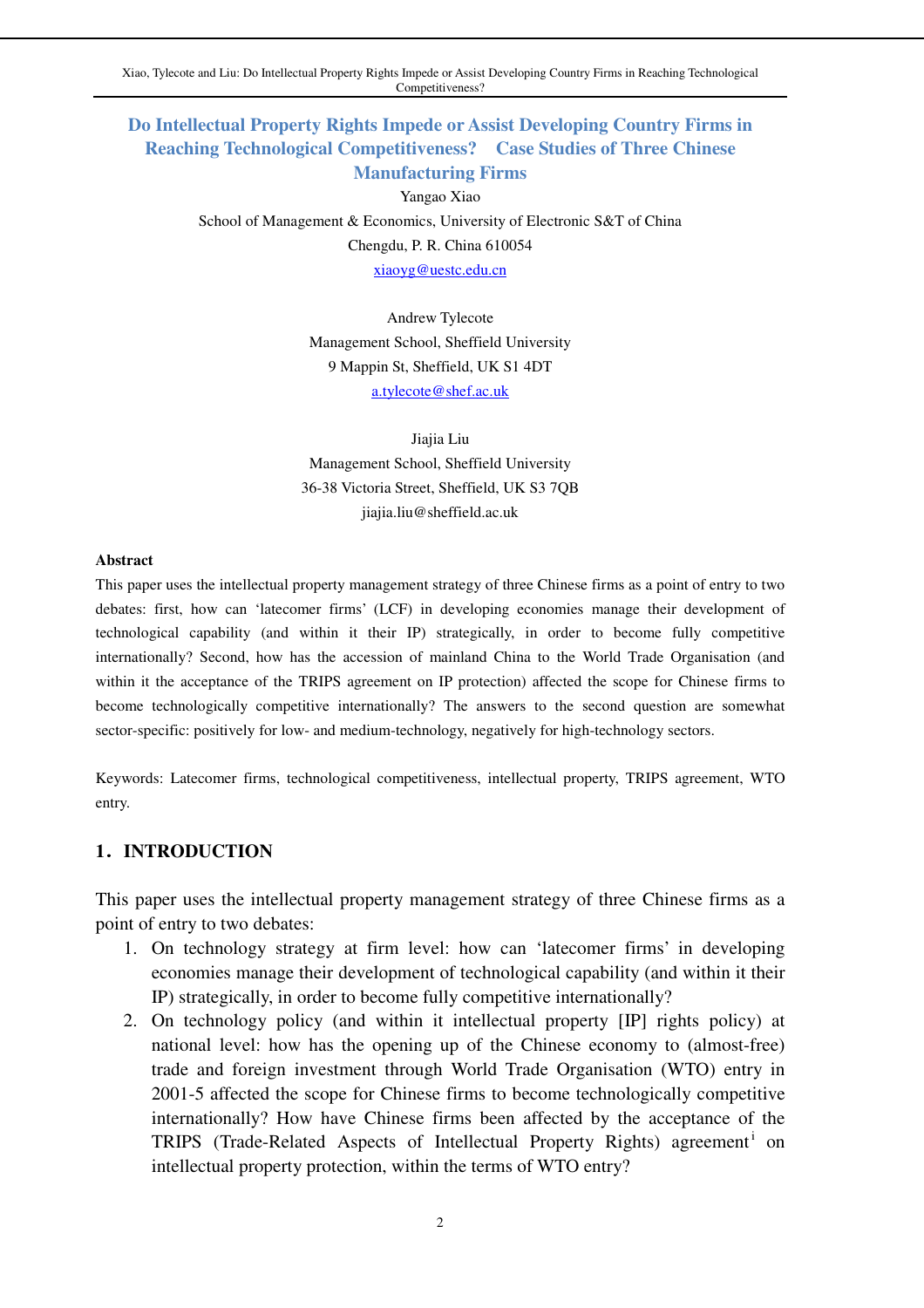One issue in the first debate is the terms of technology transfer and the timing of innovative effort: the received wisdom is or has been that latecomer firms should focus on getting production capability through licensing or joint venture deals with advanced 'Northern' firms, building independent technological capability by stages thereafter (Gao, 2003). An alternative view is that such 'dependent' strategies have a way of becoming permanent, and that it may make for more success in the long run if technology transfer takes place through 'imitative' strategies in which learning takes place more independently, with little help from the firm(s) being imitated, and even without their permission. (We derive the dependent/imitative distinction from Freeman, 1992, though our definitions are not quite the same as his; see next section and Liu and Tylecote, 2009.) An imitative strategy will typically 'unbundle' what in a dependent strategy would be a package or bundle of technologies all provided by the same Northern firm<sup>ii</sup>. Each component of the bundle would be sourced as convenient – where possible by reverse engineering, or purchase from a domestic supplier; where necessary and possible using the firm's own design and engineering capability. Gao (2005) compares the strategies and performance of Chinese firms in two high-technology 'IT hardware' areas: telecommunications capital equipment and television. He argues (in effect) that the Chinese telecommunications equipment firms gained by the fact that they were forced (by American strategic technology transfer restrictions) to use imitative strategies from the beginning, while the TV firms could and did use dependent strategies. Some telecoms equipment firms (notably Huawei and ZTE<sup>iii</sup>) emerged as technologically competitive, internationally, while the position of all the TV firms remained weak. Lu and Feng (2004) made their comparisons within one sector, motor vehicles, arguing that 'insider' firms favoured and financed by central government settled into comfortable dependent strategies vis-à-vis their foreign joint-venture partners – and remained dependent; while 'outsider' firms not favoured and financed by central government (like Geely and Chery), for which such (expensive) strategies were not an option, used unbundled imitative strategies with remarkable success (see also Liu and Tylecote,  $2009)$ <sup>iv</sup>.

 If the arguments of Gao, and Lu and Feng, have merit, they have ominous implications for technology policy. During the 1990s Chinese central government policy followed received wisdom and (in effect) encouraged 'insider' firms to follow dependent strategies – while they were also expected, in parallel, to develop independent technological capability. They were easily able to strike bargains for joint ventures with Northern partners, since the latter would have no other possibility of access to the Chinese market, or to Chinese (labour) resources. Meanwhile 'outsider' firms found imitative strategies also the more easy to follow, in that foreign intellectual property was protected neither *de jure* nor *de facto* in China. Both dependent and imitative strategies were bound to become more difficult later, simply because Chinese production capability was closing on the technological frontier: a foreign firm might happily transfer obsolete technology to a Chinese partner, while inevitably having grave misgivings about transferring more or less up-to-date technology. (See Case Study Two, below.) Likewise, the newer the technology, the harder to imitate, because the better protected by patents, secrecy and general unfamiliarity. The situation changed also, however, through an act of deliberate policy - Chinese accession to the WTO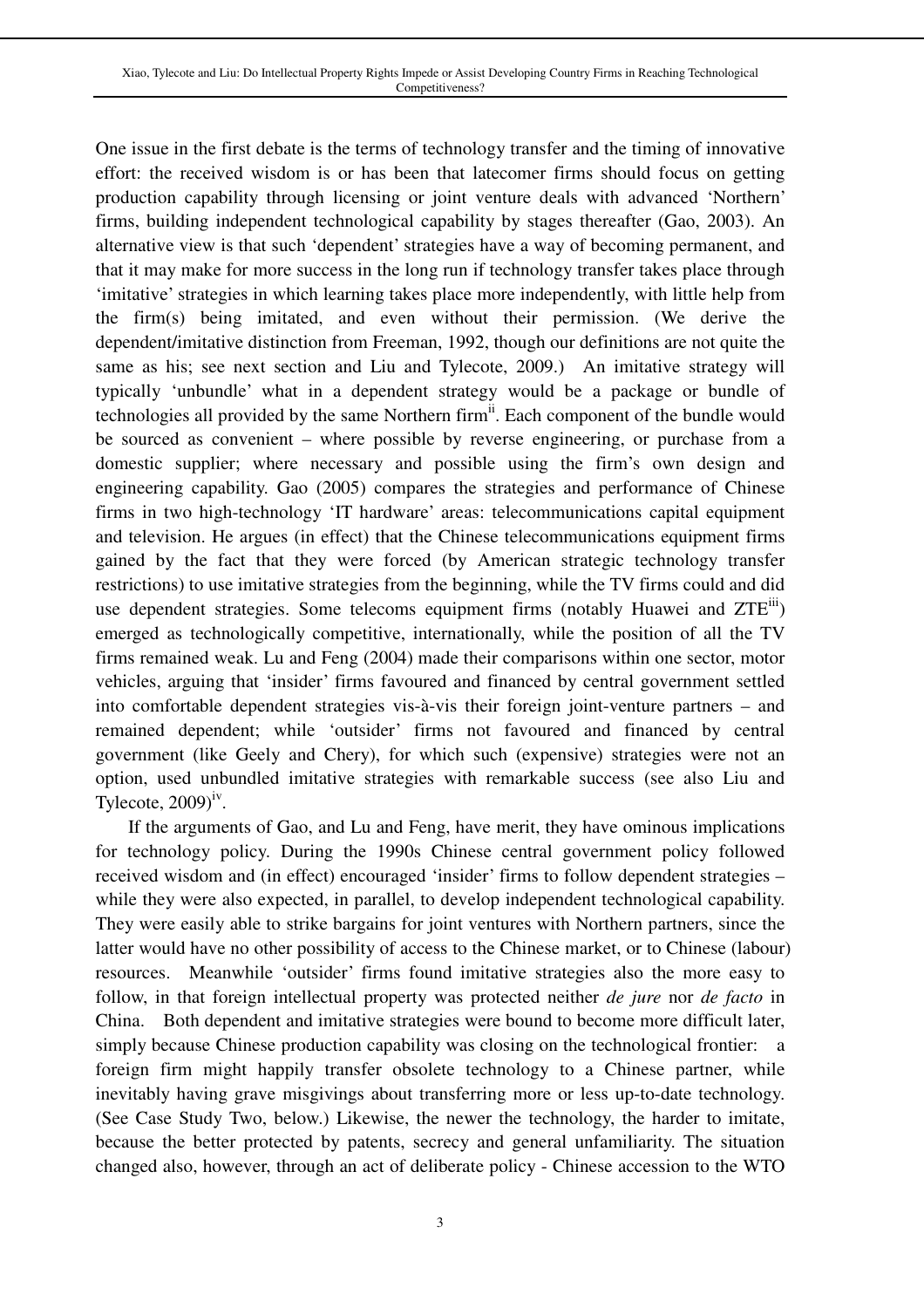after 2001 (Kong, 2002). At least *de jure,* WTO entry has given foreign firms protection for their intellectual property in China: they are free to challenge infractions in the Chinese courts and even if their success rate has been initially low (Yu, 2005), this must represent an increasing constraint on imitative strategies. Meanwhile WTO entry has made dependent strategies less attractive from the point of view of the prospective foreign partner – why share technology, and the profits from it, with a Chinese firm, when one is now entitled to set up a wholly-owned subsidiary in China instead? (And exporting direct to China is now less constrained by tariffs and other restrictions.) The freedom to enter the Chinese market directly must indeed represent another obstacle for imitative strategies too: why should Chinese customers accept what is initially an imperfect imitation of foreign product X or Y when the real thing is now on sale? If imitative strategies are really the (or a) route to follow for ascent, has this policy change made it more difficult for Chinese firms to achieve technological competitiveness in future?

 The case for WTO entry was and is also compelling. China's general economic strategy at least since the early 1990s has been founded on access to world markets (Ito and Krueger, 1995). On world markets, its firms would have to face the competition of Northern firms, and their challenges to infractions of intellectual property rights, even if it stayed outside the WTO. Better to subject them to the same disciplines at home as abroad. Better, indeed, to give the more innovative Chinese firms the same protection at home as they would get abroad – protection from rivals who would imitate *their* products and cripple them by competition on price. The first priority, indeed, in the development of the Chinese intellectual property rights regime has clearly been the protection of *Chinese* IP (Yu, 2007). How far has the new IPR regime strengthened the position of the more innovative Chinese firms, and helped them to shape new technology strategies which will lead directly toward being technologically competitive on world markets?

 This paper distils and reviews the findings of a research project which examined the strategies of intellectual property management, and more broadly of technological capability development, in three Chinese firms chosen as leaders in their respective sectors. These sectors were selected to range widely across levels of technology: one from low tech (viscose spinning), one from medium-high tech (heavy plant for steel mills) and one from high technology (digital television sets). After the literature review we proceed to case studies of each firm. We then put the insights derived from them in the context of secondary data on the technological (patenting) and trade performance of Chinese firms in general in their sectors, and the strategies now being followed by them. We come thereby to at least tentative answers to all the questions posed above. They vary decidedly by sector.

#### **2. LITERATURE REVIEW**

# **2.1 The Role of Intellectual Property in the Technological Capability Development of Late-comer Firms**

Mathews (2002) defines a late-comer firm (LCF) as one which meets four conditions: (1) Industry entry: The LCF is a late entrant to an industry, not by choice but by historical necessity; (2) Resources: The LCF is initially resource-poor, e.g. lacking technology and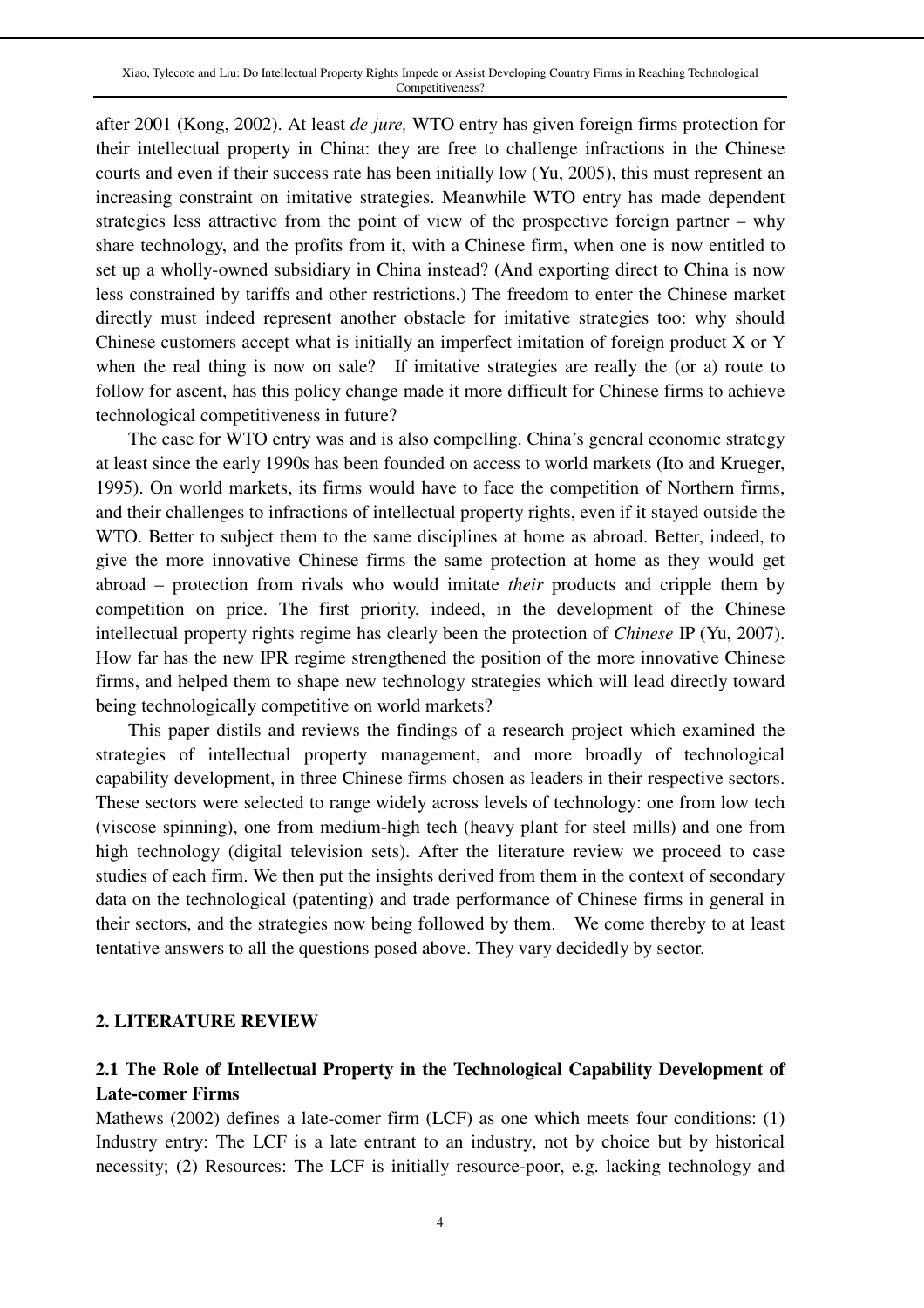market access; (3) Strategic intent: The LCF is focused on catch-up as its primary goal; (4) Competitive position: The LCF has some initial competitive advantages, such as low costs, which it can utilize to leverage a position in the industry of choice. Clearly this describes the typical situation of the more ambitious firms in developing countries.

Technological capabilities are most broadly understood as the ability to use technological knowledge efficiently to assimilate, use, adapt and change existing technologies; and also as the ability to create new technologies and to develop new products and processes. They are the major determinant of industrial competitiveness (OECD 1996; Schacht 1997; Kim 1997, 1999). We distinguish between *static* technological capability the ability to use specific existing technologies for production at a point in time – and *dynamic* technological capability – the rest of the capabilities set out above (Cai and Tylecote, 2008). This distinction gives us a way of classifying and evaluating Christopher Freeman's (1992) classic categorization of technology (or innovative) strategies – dependent, imitative, defensive and offensive.<sup>v</sup>

An offensive strategy is designed to achieve technical and market leadership by being ahead of competitors in the introduction of new products. It thus gives the highest level of static and dynamic capability. A firm which follows a defensive strategy does not seek to lead but to respond to the advances of an offensive innovator – although its response may turn out to be better engineered, cheaper or more suited to customer needs. We can then say that it has significantly less dynamic, but perhaps not less static, capability. The 'imitative' firm is content to follow behind the leaders in established technologies, possibly a long way behind. So is the dependent firm: the difference between the two strategies, as we indicated in the Introduction, is in the relationship with leading firms. Both strategies may involve taking licenses from leading firms (as indeed may defensive or even offensive strategies) – but the imitative firm is seeking to minimize its dependence, so that it will 'unbundle' the technologies it requires, licensing one element from Firm A, another from Firm B, reverseengineering a technology of Firm C's. A dependent strategy, on the other hand, will typically involve buying (or rather renting) a bundle of technologies from one provider – the classic case is buying a 'turnkey' plant. In a developing economy it is highly likely to involve a joint venture in which the foreign partner provides all the technology, including training, and the domestic firm provides land, contacts, market access, and perhaps finance.<sup>vi</sup> If the dependent firm is able and willing to spend enough money, and if its bargaining position (for example in terms of market access) is strong, it may be able to acquire rather advanced product and process technologies – so its static capability would then be quite high. Its dynamic capability – its ability to assimilate, adapt and change existing technologies, to create new technologies and to develop new products and processes – is very low, because it need not do, and does not do, any of these things for itself. (See **Error! Reference source not found.**.)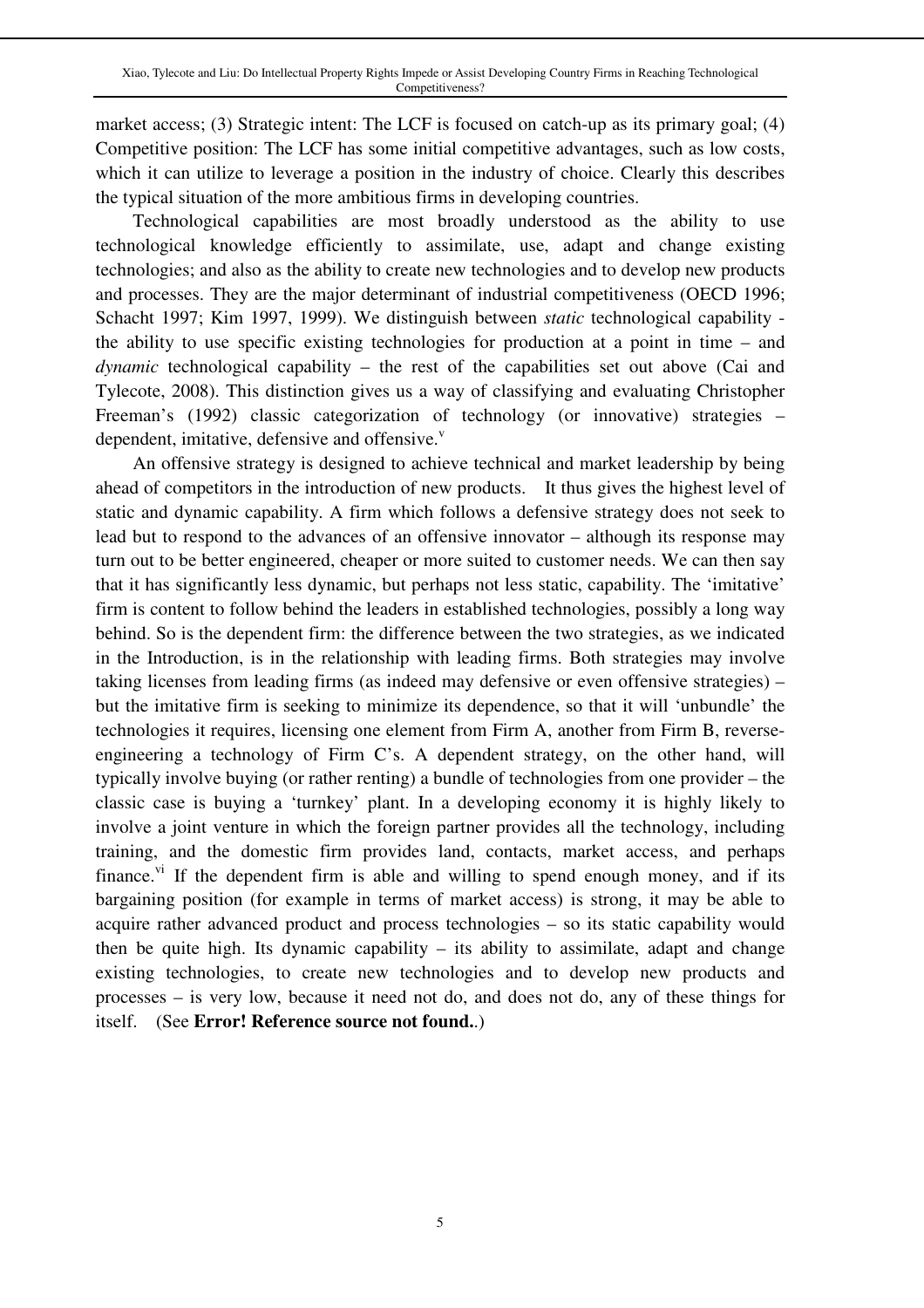Xiao, Tylecote and Liu: Do Intellectual Property Rights Impede or Assist Developing Country Firms in Reaching Technological Competitiveness?



**Figure 1 Technology strategies and technological capability**  Source: Authors

The link between capability and intellectual property arises because technology can be comprehended as a set of knowledge. Teece (1998, 2000) argues that competitive advantage flows from the creation, ownership, protection and use of difficult-to-imitate knowledge assets (including tacit knowledge and explicit knowledge). Superior performance depends on the ability of firms to innovate, to protect (intangible) knowledge assets and to use knowledge assets. Sullivan (1998) and Poltorak and Lerner (2002) use the term 'intellectual capital' instead of knowledge assets. Intellectual capital is knowledge that can be converted into profits, which originates with a company's individual employees, each of whom has skills, abilities, knowledge, and know-how. An intellectual asset is knowledge which is codified and defined. Those intellectual assets which are legally protected are called intellectual property. The term 'intellectual property' has been used for almost 150 years to refer to the general rights that encompass patents, copyrights, designs and trademarks, as well as a host of related rights (Comish 1996; Bently & Sherman 2004).

The degree to which innovations are protected by legal and other mechanisms affects how firms profit from innovation (Teece 1986). The Levin *et al.* (1987) study of U.S. firms finds that firms do not, in general, regard patent protection as very important to protecting their competitive advantage. However, comparison of the findings of Levin et al., with those of Cohen et al. (2000) suggests that patents may be relied upon somewhat more heavily by larger firms now than in the early 1980s, notably in the information technology fields; and they are more important for products than for processes. Moreover these findings must be seen in context. The American managers in large firms who answered Cohen *et al*.'s questions would have been concerned above all with their competitive position vis-à-vis other leading firms. Such rivals would have a range of responses available to their patents – notably, legal challenge, and 'inventing round'. ('Inventing round' can be defined as Firm B inventing a product or process which is functionally more or less equivalent to that which Firm A has already patented, but not covered by Firm A's patent; and which is itself patentable by B.) For such firms a patent might therefore be a rather minor obstacle to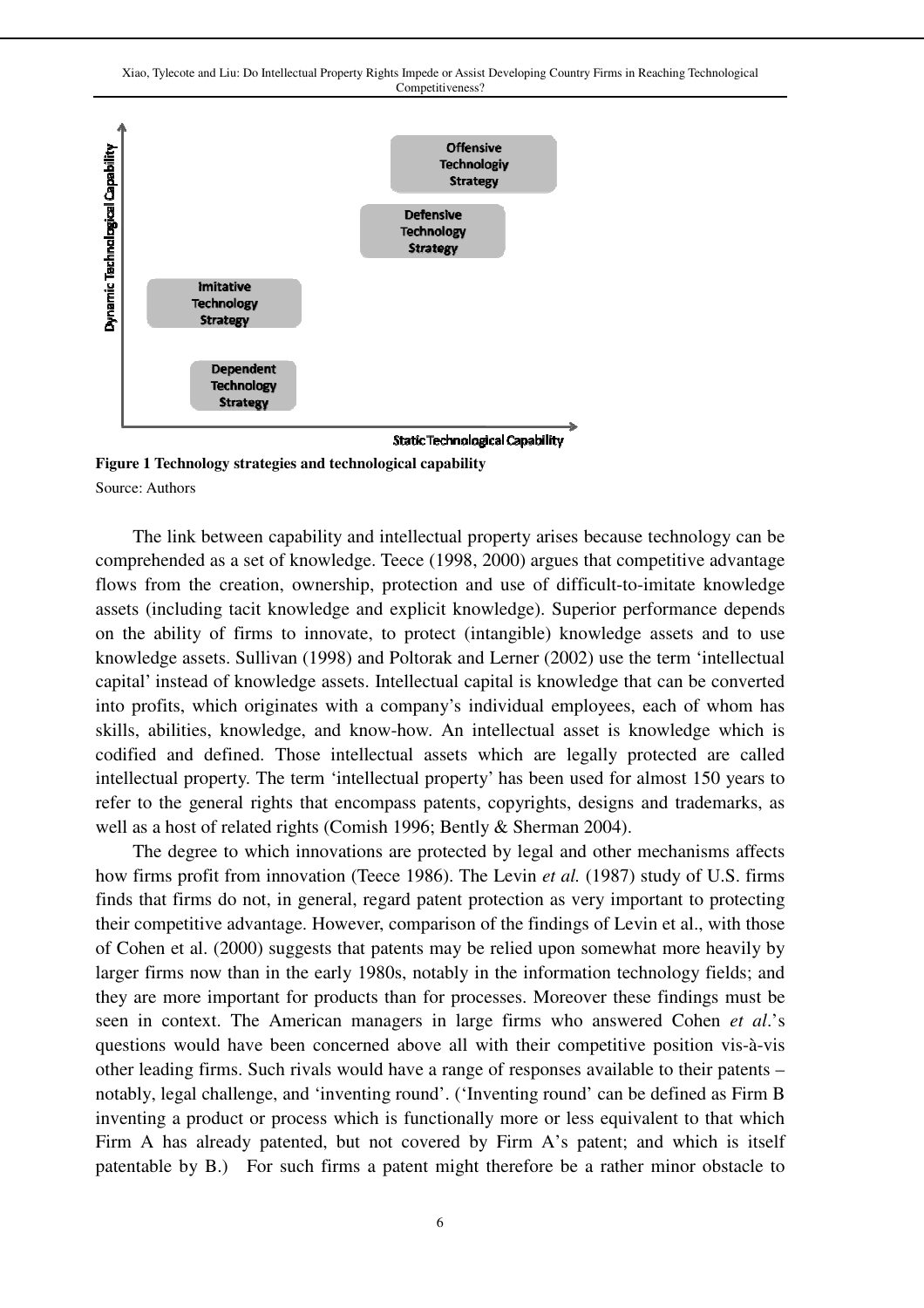competition. For the late-comer firm, weaker in skills and resources, both legal challenge and 'inventing round' would be more difficult undertakings.

The difficulty of inventing round may however vary by sector. In "discrete" product industries, such as chemicals and pharmaceuticals, a product innovation will be defended by a relatively small number of closely related product and (perhaps) process patents. In "complex" product industries, such as telecommunications equipment and indeed most areas of information and communication technology, we may expect each product to be composed of a relatively large number of components and elements, each of which is likely to be protected by patents – together forming a 'technological blockade'. Rarely will a single firm have all the patents relating to the product, of course. But the larger one's share in the total, the better one's position in negotiation – you let me use your patented technology, and I'll let you use mine…. Clearly all that the late-comer firm can aspire to do initially is to accumulate enough relevant patents to get to the bargaining table, but even that may be a formidable undertaking. The existing players are unlikely to want more players at the table, and are not forced to admit another player unless that firm has 'blocking' patents: inventing round will not be enough, one must have control over some valuable novelty that the existing players cannot quickly invent round.

 We have also to differentiate sectors by technological level. High-technology sectors can be assumed to be advancing faster than medium-tech, medium-tech faster than low-tech. (The OECD definition of technological level goes by R&D intensity, and we can assume that there is some relation between rate of spend on R&D and rate of advance.) Compare, then, a high-tech product X with a medium-tech product Y, with the same degree of complexity. There is no reason why X should incorporate more patented inventions than Y does. However, there is good reason to expect that a larger number of the patents relating to Y have expired, the due period since patent grant having elapsed. Among those which have not yet expired, there will be a larger proportion of 'old' ones, for which there has been ample time for inventing round  $-$  so the patent-holders will be in a weaker bargaining position. Overall, the entry barrier posed by intellectual property rights will clearly be lower. In the next section we consider the special tactics which may be required to break through a technological blockade in a high-technology sector.

# **2.2 How Can Late-comer Firms Break through Technological Blockades in High Technology?**

We presented the speed of change in high-technology sectors above as making entry more difficult for late-comer firms. The potential exception to this generalization arises from the appearance of an *emerging* technology. Day & Schoemaker (2000), Yin *et al.* (2004) and Li *et al.* (2007) propose that emerging technologies are science-based innovations that have the potential to create a new industry or transform an existing one. The major characteristics of emerging technologies are: (1) great uncertainty, including technology and market development (Courtney 2001), (2) creative destruction (Schumpeter 1939; Tripsas 1997), and (3) (more arguably) winner take all (Barney 2002). In terms of intellectual property, many of the patents protecting the market position of incumbent firms will quickly become irrelevant – being replaced by patents relating to the emerging technology. The newness of the emerging technology may mean that the incumbents have little  $-$  at least, less  $-$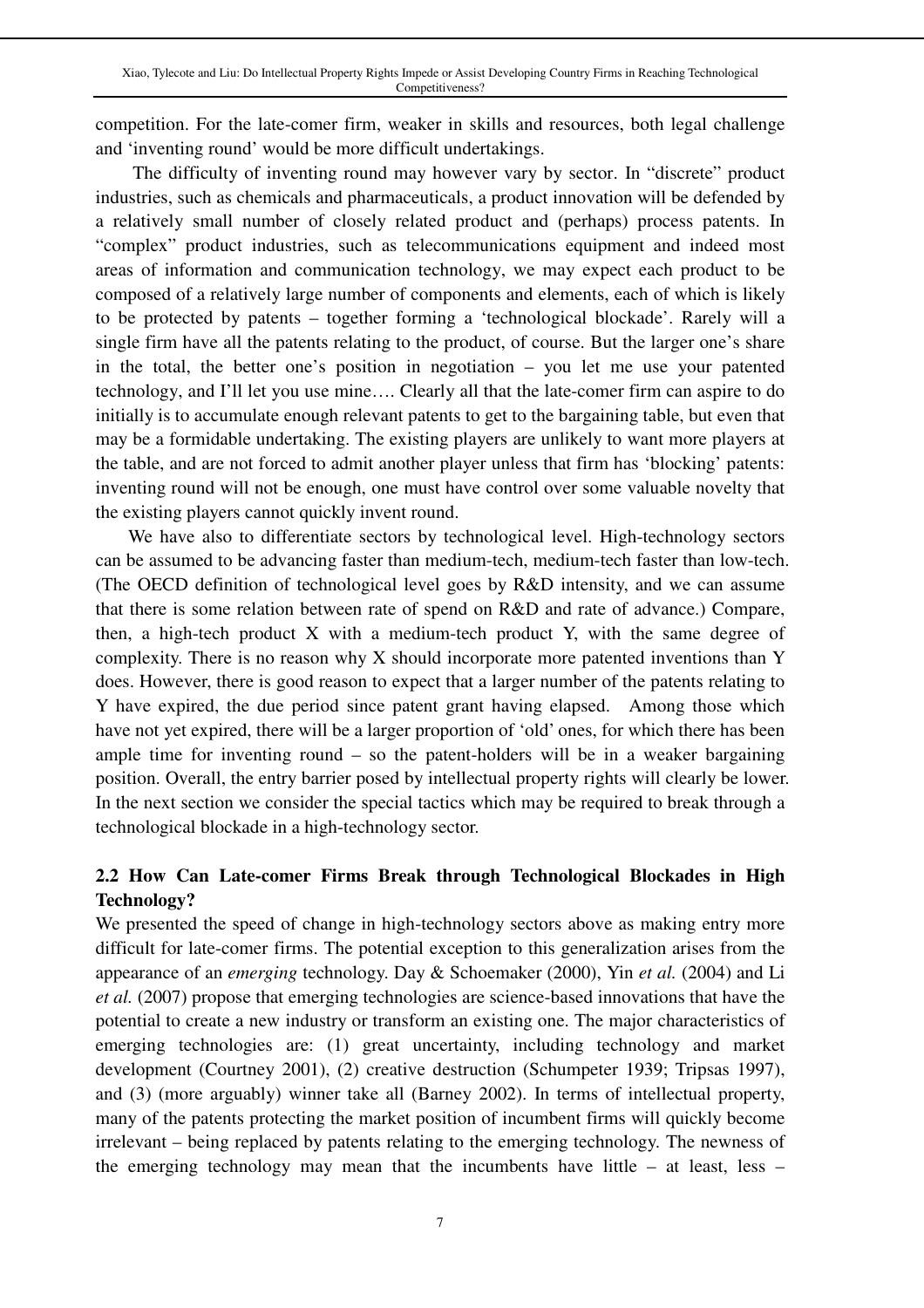advantage over late-comer firms in getting patentable inventions in it. With luck, their strength in the established technology may make them less interested in or aware of the potential of the emerging technology. There may be a number of competing emerging technologies, any of which might come out on top. The challenge to the late-comer firms is to accumulate patents in as many of them as possible – and of course to pick the winner.

 Late-comer firms in a large economy have two further ways of making breakthrough easier. First, there will probably be a considerable number of them, and they can band together to do joint research and (even without that) to form a *patent pool*. A patent pool is an arrangement between two or more patent holders in which the relevant patents are licensed jointly as a package. It is often based around a specific technology or standard (Aoki 2005; Aoki and Shiff 2008). In the field of ICT, the patent pool is the major mode that industrial leaders use to profit from licenses and to share technology information among internal members (Shapiro 2000; Lerner and Tirole 2004); but equally, LCFs can band together in a patent pool to strengthen their bargaining hand vis-a-vis the leaders. Second, whenever there is a step-change in technology, such that a new standard is required, they may join together (perhaps under government leadership) to define a different standard from that (or those) of the main incumbents. That choice carries an obvious risk, that the standard fails; but if it does succeed, there is a better chance to manoeuvre past the patent blockade which will form around the incumbents' standard(s).

### **2,3 The general context of IP strategy in developing countries.**

According to the Paris Convention for the Protection of Industrial Property (1883) and TRIPs of WTO (1995), patents applied for in the various member countries shall be independent of patents obtained for the same invention in other countries, whether member countries or not. Simultaneously, the conditions for the filing and registration of trademarks shall be determined in each member country by its domestic legislation. That means it can be different in protection range, period of validity, registration, examination, permission condition of IP in different countries.

In spite of the internationalization of the IP regime, the remaining national specificities give LCFs opportunities to exploit IP to motivate and protect innovation. Like all other firms, they can begin by discovering competitors' technology development and their technological innovation path through published patent information – particularly from the U.S. Patents and Trademark Office (USPTO) and the European Patent Office (EPO). They may then be able to exploit the expiry of patents of leading firms; or they may find that a leader has not troubled to apply for a patent in this or other developing economies. That will then give the LCF freedom to produce at home, as long as it does not attempt to sell where there is patent protection of the product. If and when they succeed in 'inventing round' leaders' patents, they are likely to find their own country's patent examiners more inclined to concede novelty, than the examiners of the major developed countries – where the leader is likely to challenge the new patent.

### **2.4 The rules of patenting in China**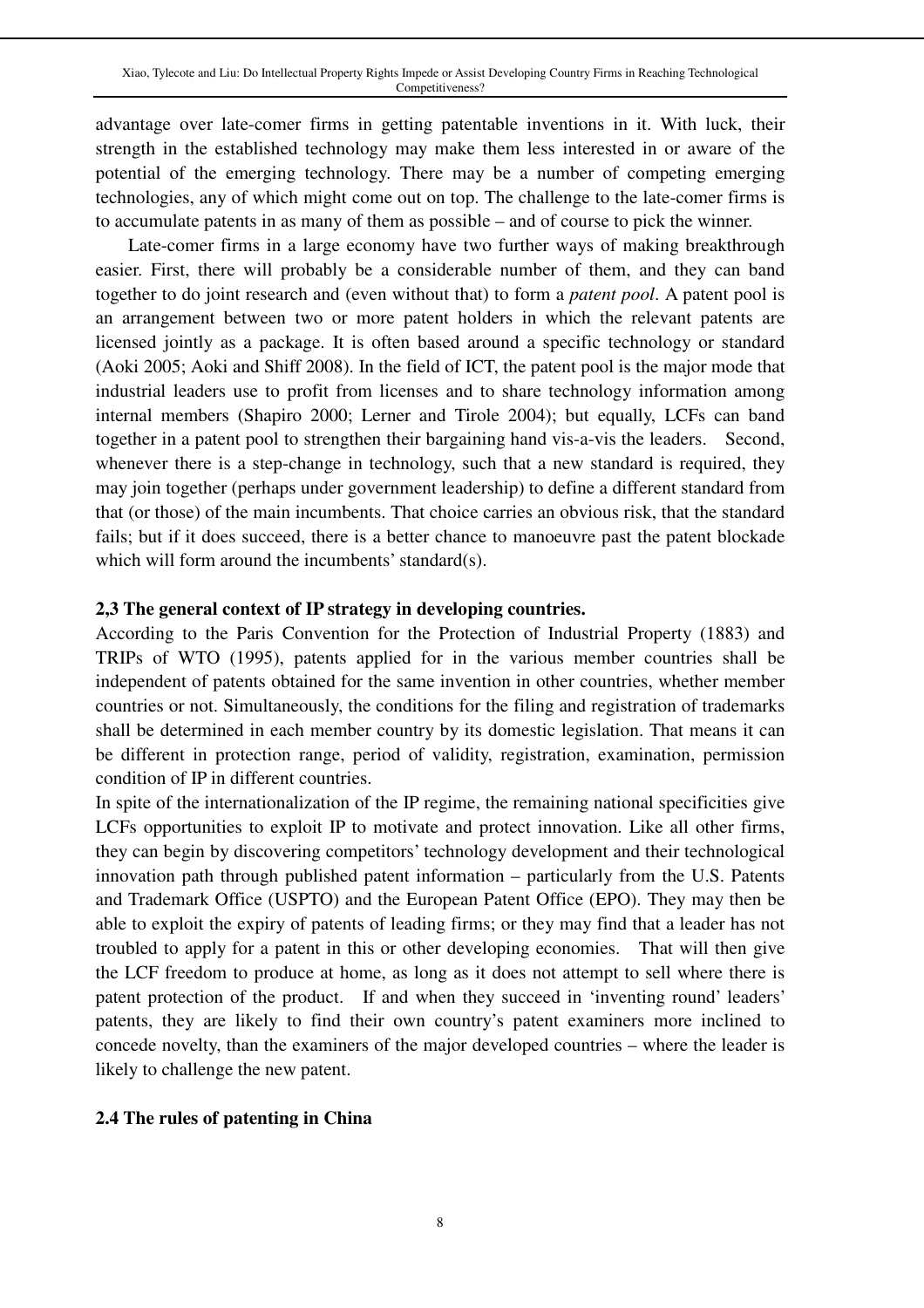| Invention     | 20 years | 'Novelty, inventiveness, and practical ability or<br>usefulness'; an invention must have <i>prominent</i><br>substantive features and represent notable<br>progress compared with the technology existing<br>before the date of filing |
|---------------|----------|----------------------------------------------------------------------------------------------------------------------------------------------------------------------------------------------------------------------------------------|
| Utility model | 10 years | 'Novelty, inventiveness, and practical ability or<br>usefulness'; the utility model must have<br>substantive features and represent <i>progress</i><br>compared with the technology existing before<br>the date of filing              |
| Design        | 10 years | 'Novelty, usefulness'; most incremental of<br>improvements in aesthetic rather than technical<br>features                                                                                                                              |

**Table 1**: **Categories, term and requirements of patents in China** 

Sources: 1. Fai (2005). 2. http://www.sipo.gov.cn/sipo2008/zsjz/

Patent laws of some kind date back in China to the late 19<sup>th</sup> century, but only in 1984 was the first modern patent law adopted, the same year as China signed the Paris Convention on the Protection of Industrial Property. In 1992 the scope of patent protection was broadened and China's patent law was brought broadly in line with international standards, as of 1 January 1993. In 2000 another revision of the patent law was made in line with China's entry to the WTO, effective in July 2001. However the formal position is one thing, the practical position is another: it was only rather gradually, after 1993, that patent laws began to be taken seriously by Chinese firms (Fai 2005). The three categories of patents available in China are shown in Table 1. The main (though small) difference from other national systems lies in the term 'practical applicability': this is broader in meaning (as construed by the Chinese authorities) than the term 'industrial applicability' adopted in other countries. Its breadth enables more inventions and utility models to qualify for a patent (Fai 2005). In general, China's IP authority SIPO (State Intellectual Property Office of China) has rules and procedures resembling those of the European Patent Office most closely; not surprisingly, since they are modelled on those of the EPO (Neobard 2009). There is however one very significant difference in practice. SIPO is unusual in the amount of detail it requires in the patent application on how the invention works. Not enough detail: patent refused. Of course, the more detail is given, the more help is given to any prospective 'inventor round' (Neobard, 2009).

### **3 THE CASE STUDIES**

In this section we discuss three cases of technology strategy and intellectual property management in domestic mainland Chinese firms. Case One is in textiles - Yibin Grace Group Co. Ltd - 'Grace'. Case Two is in heavy machinery - China National Erzhong Group Co. - 'CNEGC'. Case Three is in digital TV - Changhong Electronics Group Corporation - 'Changhong'. They are as we shall show very different in their industrial context and in their performance, but they have in common that they are all based and located in Sichuan province, Western China: that is, inland and well away from the most dynamic coastal regions. (This is of some significance in terms of intellectual property rights, since in the inland areas the courts are relatively parochial, more likely than those in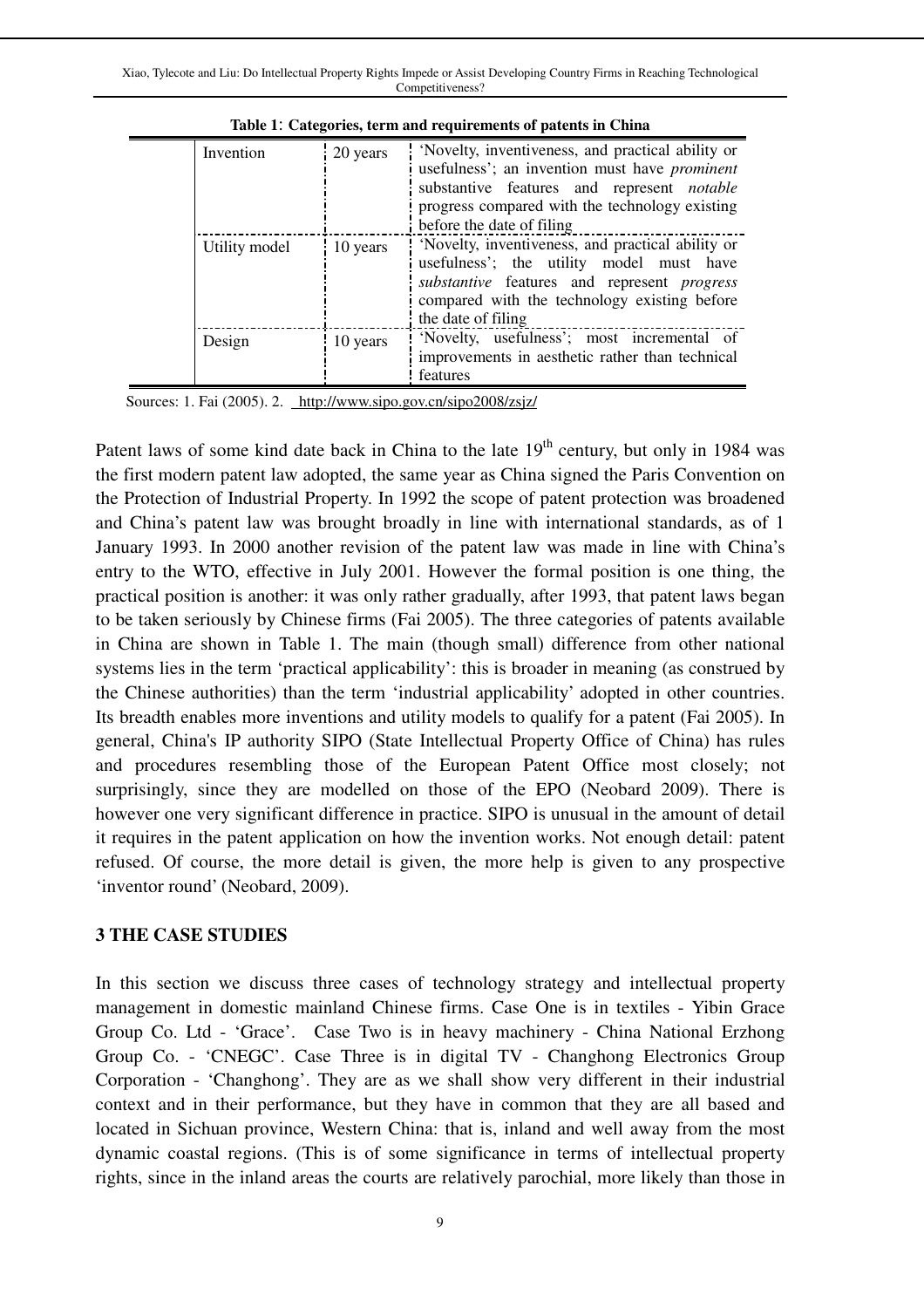the 'cosmopolitan' coastal areas to rule in favour of local (big) firms (Neobard, 2009).) In explaining differences among them we can thus discount locational factors, though these will have to be taken into account where any similarities appear.

### **3.1 Research Methods**

We used case studies to understand the different opportunities for technology development in the three firms and to examine their strategies of IP management to profit from technological innovation. In organizational research, the case study method is one of the frequently adopted research methods, and the appropriateness of the method is well documented (Eisenhardt 1989; Yin 2003). Different sources of evidence were utilized, including questionnaire, interviews, direct observation, archives and statistics:

- 1. Semi-structured postal questionnaires were filled out by the IP director of each of he case study firms between July 2007 and December 2008, to facilitate an initial understanding of the firms' general technological strategy and IP management.
- 2. A total of 15 semi-structured interviews were conducted by one of the authors from September 2007 to January 2008 in the three case study firms. The interviews were held individually and each lasted around one and half hours. We followed a top-down interview technique: starting from General Managers, to Deputy-general Managers, then to Directors of middle-level management (at technological centres), and to directors of IP management office and then marketing departments (see Appendix). Additional casual talks were also conducted with engineers and workers to contextualise the formal interviews. Such "top-down" interview technique helped to generate holistic maps of the cases in a limited time period. More importantly, it helps to triangulate key issues of interest and enhances the rigor and quality of qualitative data collection (Liu & Tylecote, 2009). Interviews were carried out in Chinese and recorded by hand-written notes during the interview. Tape recording has been reported to be very difficult in the Chinese culture (Cooke, 2002). Initially, interviewees were asked if they would accept tape recording; however all informants were reluctant to share their views on record. In the interviews adjusted sets of questions were put to each informant according to their operational roles, in particular, special discussions were held during the interviews with directors of technology centres and IP office, to collect detailed data about the technological development and IP strategy in the firms.
- 3. Statistical data. This paper cites published statistical data on official websites (SIPO of China, USPTO and EPO, etc.) to get some information on the technology development and patent application in different industrial technologies. In addition, unless otherwise stated, firm level data in this paper were collected from, or calculated based on the firms' internal statistics and archives.
- 4. Observations. One of the authors visited Technology Centres of the three firms, and a manufacturing plant in each (viscose fibre plant in Grace, heavy machinery plant and foundry plant in CNEGC, PDP subsidiary in Changhong).
- 5. Other published sources. Case Three in particular draws substantially on the rich material in Xie and Wu (2003).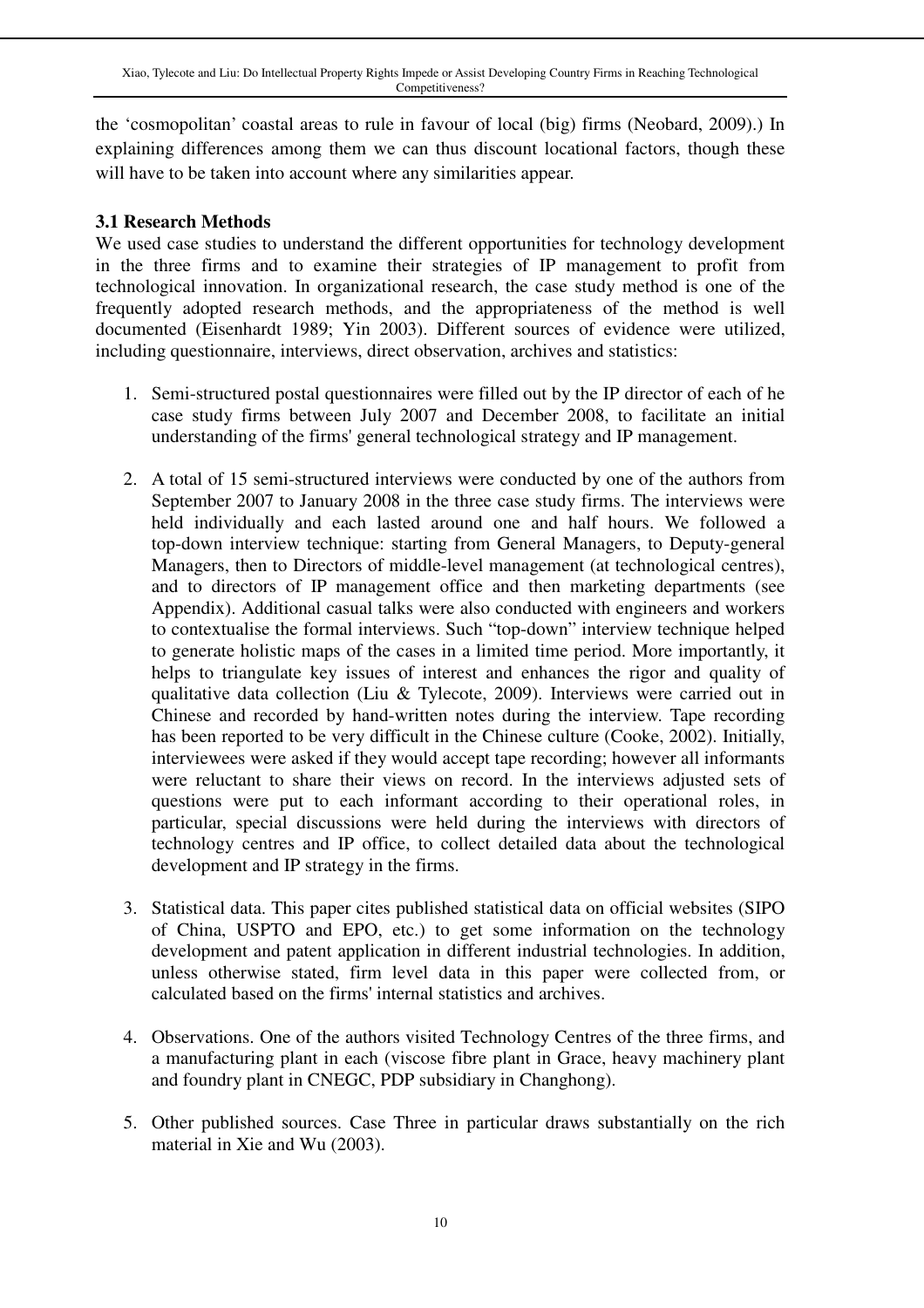## **3.2 "2S" in Grace—Improving Mature Technology**

Grace is located in Yibin city of Sichuan province. It is a state-owned-enterprise and has grown out of a small chemical fibre factory founded in 1984. It has now become a group with five subsidiary companies, and 12,000 employees. It is now the biggest manufacturer of viscose fibre in the world. The domestic market share of Grace's viscose fibre reached 33%, and its international market share is 17% in 2006. Grace has 30 economic indicators ranking first in China's chemical fibre industry, including labour productivity, return on equity, profit margin, and growth rate of investment return. Their products are exported to 29 countries in Europe, North America, Asia, and the Middle East. But till 1997 Grace was still a small factory on the edge of bankruptcy with 3,000 employees and a production of 21,000 tons. It is the technological innovation of "2S" that saved it.

"2S" is an epoch-making process innovation which our informants described as an A-bomb in the textile industry. It breaks the traditional, 'semi-continuous' spinning technology of the past century in the viscose and other chemical fibre industry. (Advanced countries have for decades used a 'continuous' spinning technology, which is capital-intensive and accordingly is not the most profitable for use in developing economies with low-cost labour.) The typical methods to raise output of semi-continuous spinning machines are to lengthen the spinner or to speed up spinning. But "2S" does it differently: it produces two yarns at the same time. With "2S" the textile company can dramatically increase its production at very low cost. The fibre industry in developing countries is labour-intensive and low value-added. Cost of production is always the most important competitive factor. "2S" technology successfully helps Grace to be the cost leader in this industry. Grace patented this innovation with 1 invention and 15 utility patents, in additional to a series of know-how patents. The key inventions were completed in 1999, patents applied for (invention and key utility patent) in December 2000, and patents were granted in 2001 (utility) and 2002 (invention). They were introduced into production by Grace in 2002 and already generated RMB 110m. of new sales in 2003. It also effectively prevented infringement of its IP. Up to 2006, Grace had earned more than 15 million RMB of compensation and license payments from 10 domestic firms in the field of "2S".

"2S" is not a complex technology. It is so simple that almost any expert in textile machinery can work out the technological secret if they take a close look at this mechanical invention. How to protect its invention, patent or not? Grace was in a dilemma at the time when "2S" was invented. On the one hand, patenting would mean invention disclosure but not necessarily perfect protection. It applied for the main patent in December 2000 when the Patent Law of China had just been revised and it was still far from clear how effective the IP protection regime was going to be. On the other hand, not to patent would mean keeping "2S" a proprietary technology, but only temporarily. Imitating would be only a question of time for competitors, with the circulation of personnel. Finally the top management decided to patent "2S". As the Chairman and President (who was also one of the four inventors of "2S") commented: "This is a risky decision. It is based on the belief in law". In fact, the benefit from increased production and patent license due to "2S" has already made up its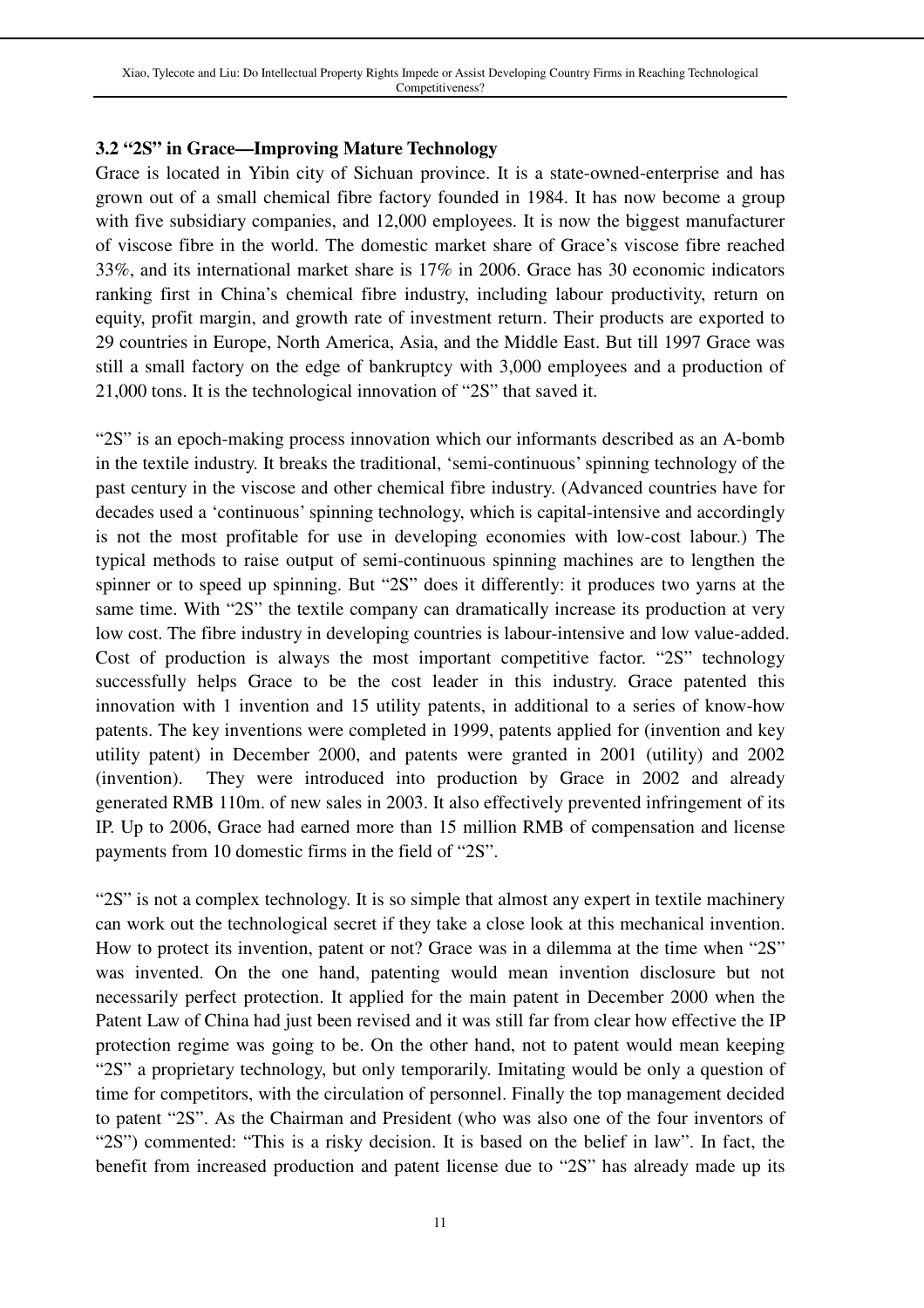investments in development and legal fees, and provided Grace a large amount of profit.

In spite of the relative simplicity of the key technological advance, the IP portfolio associated with  $2S$  – including 15 utility patents – is substantial. In the process of technological evolution, once a core technology has settled on a particular kind of design, further advances are concentrated in peripheral technologies. This has been the case with 2S. If the peripheral technologies of 2S had been patented by competitors, Grace's dominant situation would have been compromised.

The Chairman's remark about 'belief in law' is a significant one. The reform process in China was barely 20 years old when the decision to patent was taken. The market reforms initially did not rest on any firm basis of judicial protection of property rights in general (Huang 2008), and the protection of intellectual property rights was a particularly novel idea without any firm basis in Chinese history or tradition. According to the legal rules as just promulgated by the central government, Grace would be on strong ground in obtaining and using patent protection. But much in China is devolved to local administrations: 'the mountains are high and the Emperor is far away'. The risk arose from trusting to the law. Clearly Grace's management had initially rather little trust in the law; but secrecy would not work, so they had little choice.

### **3.3 Hot Tandem Mill in CNEGC—"Re-inventing" Mature Technology**

CNEGC was established in 1993. Its predecessor, No.2 Heavy Machine Factory, was founded in 1958 in a heavy-industry hub in Sichuan. CNEGC is now a state-owned 'backbone' enterprise making key technical equipment for the Chinese national economy and national defense construction. It is one of China's 21 domestic 'heavy machinery bases' – key manufacturers. By the end of 2006, it had over 12,900 employees and more than 1,200 R&D personnel. It has a particular specialization in heavy plant for steel mills, the subject of this case – in most of the main products it has at least 50% of the Chinese market, as well as substantial export sales to developed as well as to developing countries.

It should be noted at the outset that this industry is much more high-technology than viscose fibre spinning. The latter is defined as low-technology and accordingly is very much the preserve of developing countries. Steel plant, like the rest of CNEGC's products, falls into the category of 'machinery not elsewhere specified': this is a medium-high technology sector, by the OECD definition, like, for example, motor vehicles. Quite unlike motor vehicles, however, it is produced in small volume – single units or small batches. This has important implications. The process of manufacture is genuinely difficult, with much more depending on the skill of the production workers than in a mass-production industry, much less knowledge embodied in the equipment they use. Likewise the design function (or part of it) is a repetitive one, for each unit or batch, closely connected with manufacturing (and with sales).

 The hot tandem mill is perhaps the key set of equipment in large steel plants, and accordingly the leading product of CNEGC. Here as across its product range, CNEGC found itself far behind the technological frontier when the reform process began in 1978. It was however among the first group of state-owned enterprises funded and permitted to seek foreign help in 1979: it was an 'insider' firm. It depended heavily on licensed foreign technology, from three different foreign firms, in mastering advanced techniques of casting and forging during the 1980s, though at the same time it set up two important R&D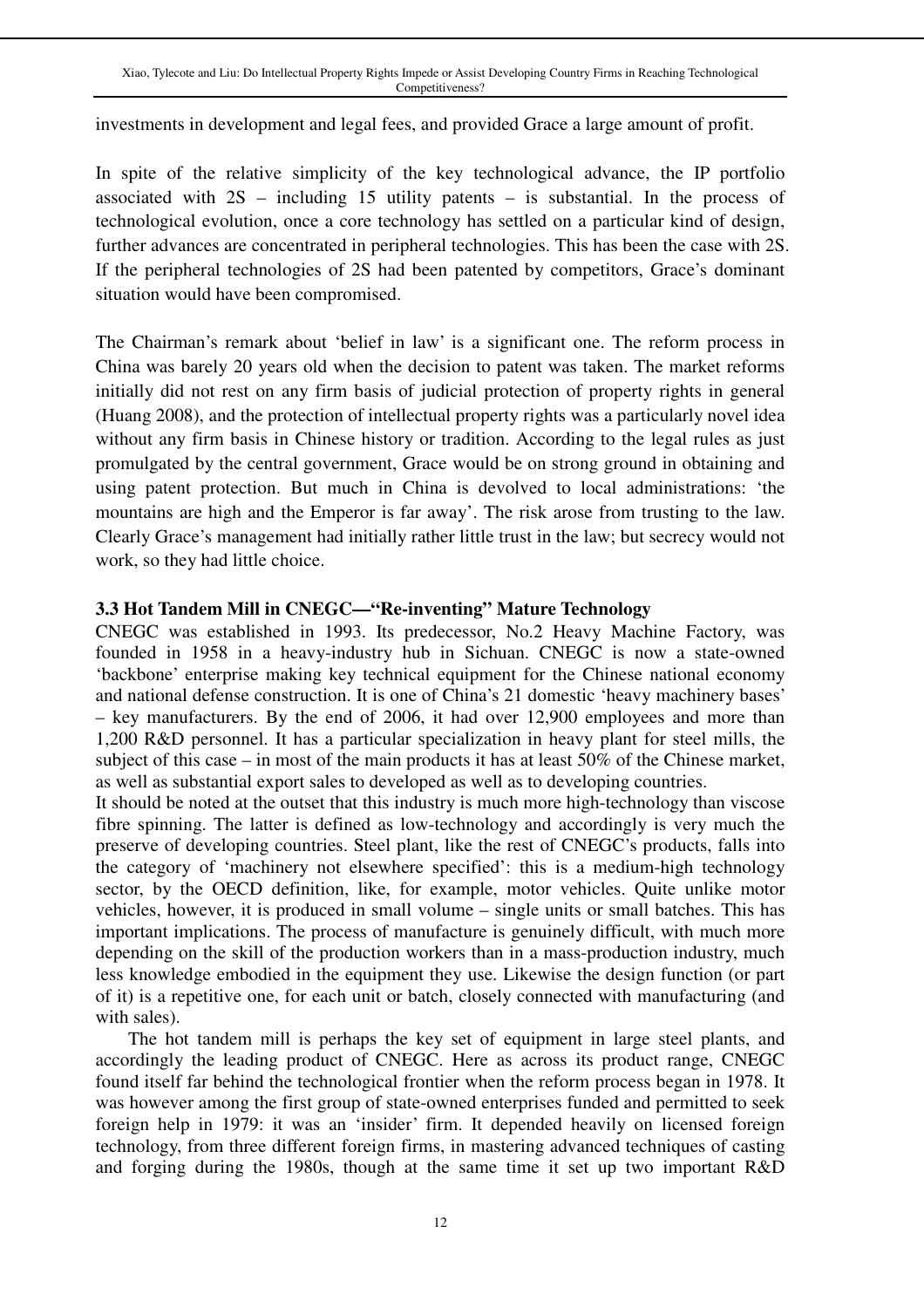departments, the Heavy Machinery R&D Department and Large-size Casting and Forging Research Department. By 1990 it had developed what could be described as detailed design capability – the ability to tailor a general design for the specific requirements of an individual customer – as well as reaching international standards over a wide range of manufacturing processes – and these capabilities steadily improved during the 1990s. Meanwhile it drew on no fewer than eight foreign firms for product technology for steel plant alone. Nonetheless, the 1990s were a decade of deepening crisis for CNEGC. Small and relatively simple equipment, where it depended little on foreign technology, was by the same token a field open to newly-founded private firms, who duly took most of the market (and ravaged the profit margins on what CNEGC continued to make). Large items like hot tandem mills were safe from the private firms, but there CNEGC continued to depend on foreign firms. There was a heavy price to pay for such dependence: as Mr Zeng, vice general manager, said (interview, summer 2007), during this period CNEGC did 80% of the job but only received 20% of the profit.

 Hot tandem mills were a classic example of the 80:20 problem. To solve the problem there, CNEGC needed to become a one-stop contractor (i.e. provide a full service from product design, manufacturing, adjustment to installation). The key obstacle to this aspiration was the hot coil box. This is the key technology in the hot tandem mill, and patented by foreign firms in 69 countries – but not including China, as CNEGC found when it searched the patent records of SIPO. The hot coil box was a 'black technological box' to CNEGC at that time – it had not been licensed to produce it, and knew little or nothing about the technology. It was vitally necessary for CNEGC to break the technical blockade. In order to do so, CNEGC set up a hot coil box project team in 1995. It succeeded in opening the black box and by 1999 had by itself developed its own design of hot coil box, which was different from foreign firms' in structure to some extent, and matched the requirements of Chinese domestic firms better than foreign designs. It proceeded directly to apply for patent protection in China, which it duly achieved.

 Unfortunately it turned out to have been inventing round a moving target. By this point, foreign firms had improved the technology, bringing out a new type of 'coreless conveying-type' hot coil box. CNEGC set up a coreless conveying-type hot coil box project team and in 2001 again succeeded in inventing round; again it patented it in China. By this time it was at the technological frontier not only in production but in design and development capacity: it continued work on hot coil boxes and by 2007 developed another new coreless conveying-typing hot coil box in 2007, and again patented it in China. By this time it is no longer appropriate to talk of 'inventing round': it was CNEGC which was in some degree pushing the technological frontier out, and so in a period of some ten years it had gone from some combination of dependent and imitative technological strategy to a full-fledged defensive technological strategy.

 CNEGC's success with the coreless conveying-type hot coil box solved not only its own problem, but a serious problem for the Chinese steel industry. The hot coil boxes available on the international market had not suited its particular conditions<sup>vii</sup>: CNEGC's, did. Moreover CNEGC was able to make them for a price 30-40% cheaper than imported coil boxes. Due to such technological success and its ownership of the IP, CNEGC gradually took over foreign firms' role as one-stop contractor in this field. From 2000 to the end of 2008, its hot rolling strip steel projects with patented hot coil box technology created an output value of 6 billion RMB (some \$900 million at 2008 exchange rates).

### **3.4 Digital TV in Changhong—an Example of LCF in high technology**

Changhong was established in Mianyang city of Sichuan, in 1958, originally called State-run Changhong Machinery Factory. Until the 1980s its main product was radar for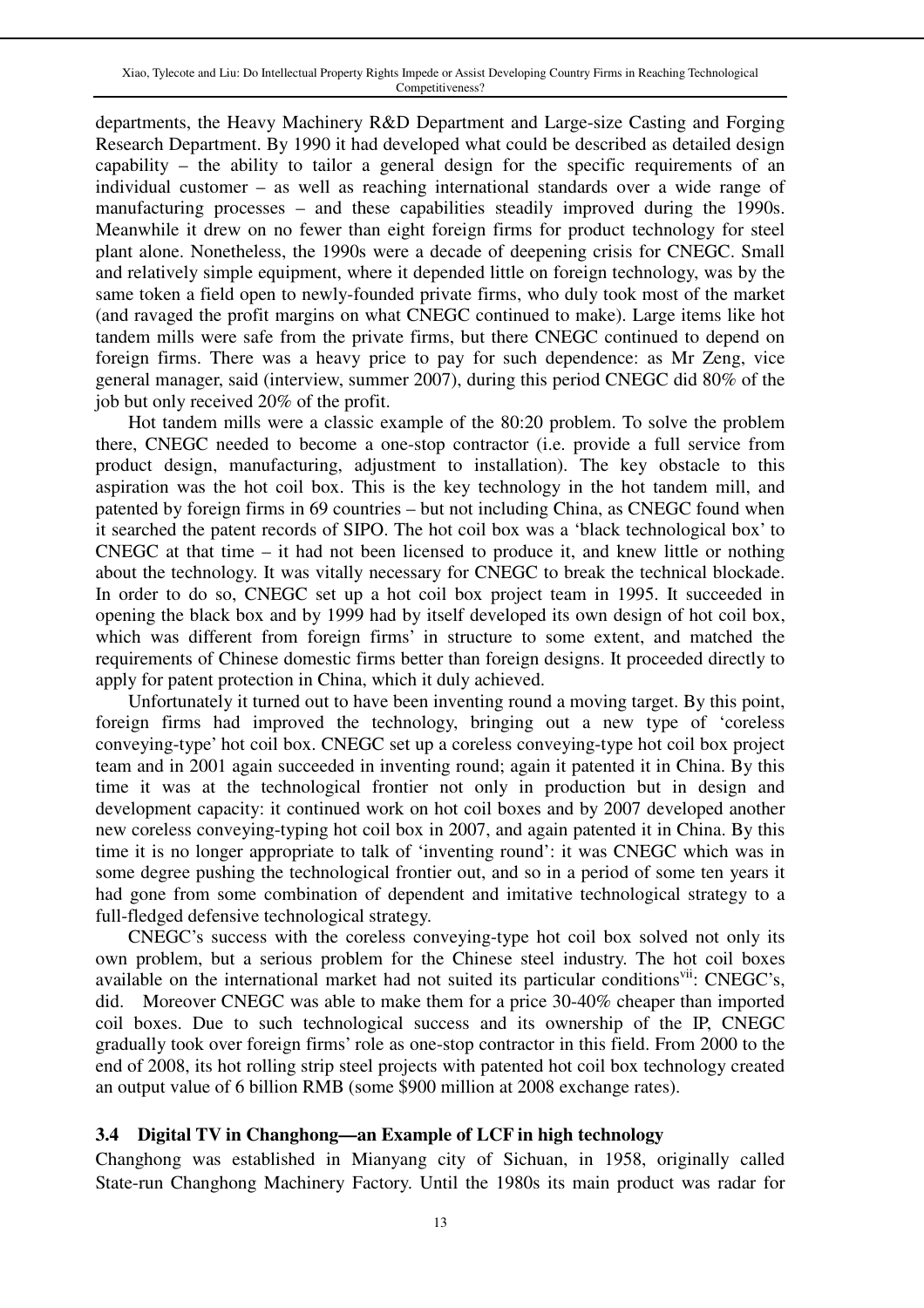military airplanes. In the 1980s and 90s it transformed itself into a diversified electronic and electrical consumer goods producer – with TV as its largest product area. Unlike CNEGC, Changhong was not one of the 'favoured' 'insider' firms during the 1980s. (The three favoured firms in the TV industry made little effort at technological learning and became completely uncompetitive during the 1990s (Xie and Wu 2003)). Like CNEGC, Changhong did not set up joint ventures with foreign firms, and broadly chose an ambitious imitative rather than dependent strategy. Thus, while it imported assembly lines from Matsushita of Japan, it put heavy emphasis on assimilating and understanding the technology employed: the Changhong engineers who worked with Matsushita's engineers on the installation and adjustment of the second assembly line in 1985 were in consequence able to develop their own process technology. 'From 1987 to 2000 it designed and manufactured by itself 13 state of the art assembly lines.' (Xie and Wu, p.1471). During the 1990s it used reverse engineering in combination with internal R&D to learn how to design CTV electronics circuits. (By CTV we mean colour TV, of the old type – using analog technology, and cathode ray tubes (CRT) for the screen display.) By 1997 Changhong's share was 25 percent in China's CTV market – more than the next two firms combined, and far ahead of all foreign brands. In 1998 Changhong made the strategic decision to enter international markets. As Xie and Wu put it, Changhong learnt the art of assembly in 1979-84, process engineering skills in 1985-89, they implemented technological adaptation in 1990-95 and started acquiring product innovation skills after 1996. It was, in short, a model of successful technological learning, and praised and analysed as such by Xie and Wu.

What Changhong was not doing in the late 90s, unfortunately, was moving over in good time to a defensive technology strategy. By the late 90s it was inching in that direction, according to Xie and Wu: it was strengthening its relationship with domestic research institutes and universities in order to get access to the latest technologies. But it was trying to do so for pennies, as Figure 4 shows. Through the late 90s its average R&D intensity, as a proportion of sales revenue, was less than  $2\%$ : a niggardly spend for a high-technology industry. And this was at a time when it was willing and able to raise risk capital on the stock market: in 1995 it raised about 426 million RMB on capital markets, and in 1997 it raised 2299 million RMB (Wu and Wang, 2009). The latter figure was more than its entire R&D spend in the five years, 1996-2000. Most of the money was spent on improving its manufacturing capability.

While the Chinese CTV firms improved their manufacturing capabilities and began to increase their market shares in the international market during the 1990's, an industrial technological revolution - DTV - was happening stealthily. DTV (digital TV) is a TV system which adopts digital technologies. As shown in Fig. 2, the patent applications for DTV began at the end of the 1970s, increased massively during the 1990s, and began (in the USPTO and EPO) to decline after 2000. DTV standards, e.g. ISDB-T of Japan, DVB-T of Europe and ATSC of USA, have come into being, which are covered by a large number of patents. The top 10 patent applicants in EPO, USPTO and SIPO of China are shown in Table 2. The 'incepting port' of DTV (the point at which the transmission is received by the television set) has been a focus of R&D in the top firms of Europe, USA and Japan since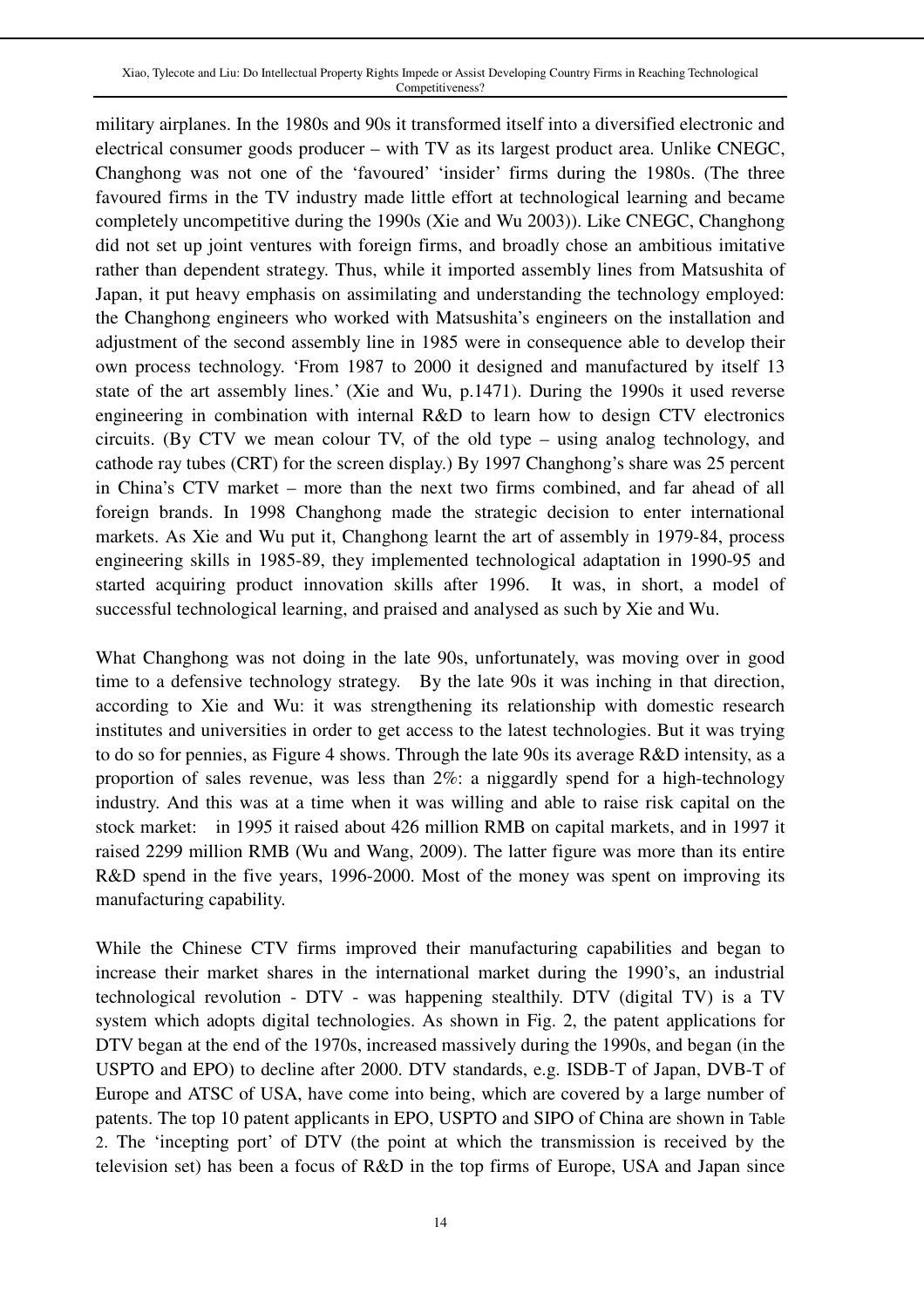1977. During the same period, there has been a separate but also major revolution in display technology: CRT has been displaced, at least in advanced markets, by LCD (liquid crystal) and PDP (plasma). The patented technologies of LCD are owned by Sharp, Hitachi, Canon, Samsung, Philips, LG Philips, Toshiba, Seiko Epson, NEC and SEL. According to the statistics of USPTO in 2004, the patents of the top 20 applicants amounted to more than 6,500. The technologies of PDP are owned mainly by Matsushita, FHP, NEC, LG, Samsung, and Hitachi.



**Figure 2 Invention patent application of DTV in EPO, USPTO and SIPO, 1979-2005**  Sources: EPO, USPTO, SIPO

| Table 2 Top 10 applicants for DTV technology patent in EPO, USPTO and SIPO of China, till 2006 |  |  |
|------------------------------------------------------------------------------------------------|--|--|
|------------------------------------------------------------------------------------------------|--|--|

| EPO                 |       | <b>USPTO</b>          |       | SIPO of China       |       |
|---------------------|-------|-----------------------|-------|---------------------|-------|
| Firm                | Piece | Firm                  | Piece | Firm                | Piece |
| Philips             | 1285  | Sony[jp]              | 1176  | Samsung             | 556   |
| Thomson[fr]         | 1162  | Samsung[kr]           | 947   | Philips             | 419   |
| Sony                | 1141  | Philips               | 883   | Thomson             | 404   |
| <b>Siemens</b>      | 605   | IBM[us]               | 740   | Sony                | 338   |
| Panasonic           | 389   | Thomson               | 647   | LG                  | 304   |
| <b>IBM UK</b>       | 362   | Panasonic             | 645   | Tsinghua System[cn] | 260   |
| <b>GEN Electric</b> | 291   | Fujitsu               | 551   | Huawei Tech[cn]     | 126   |
| Samsung             | 285   | Texas Instruments INC | 532   | Mitsubishi          | 81    |
| <b>CIT ALCATEL</b>  | 236   | LG                    | 455   | <b>NEC</b>          | 78    |

Note: 'DTV Patent Development', Changhong Internal Report, November 2007.

 As scheduled, terrestrial DTV began transmission in the US in 1999, and analog TV was due to close in 2009. The dates of start of transmission of DTV and closing analog TV in UK are 1998 and 2012 respectively; in Germany 2002 and 2010, in Japan 1998 and 2005; in China 2007 and 2015. By the time the Chinese CTV firms realized that the DTV time was coming, the main foreign firms had distributed their patents in the field of DTV all over the world. They are in a position to sue the Chinese TV firms for royalties; and they do. E.g., the royalty for a licence to use the ATSC (American) standard is 30 US dollars per set. It has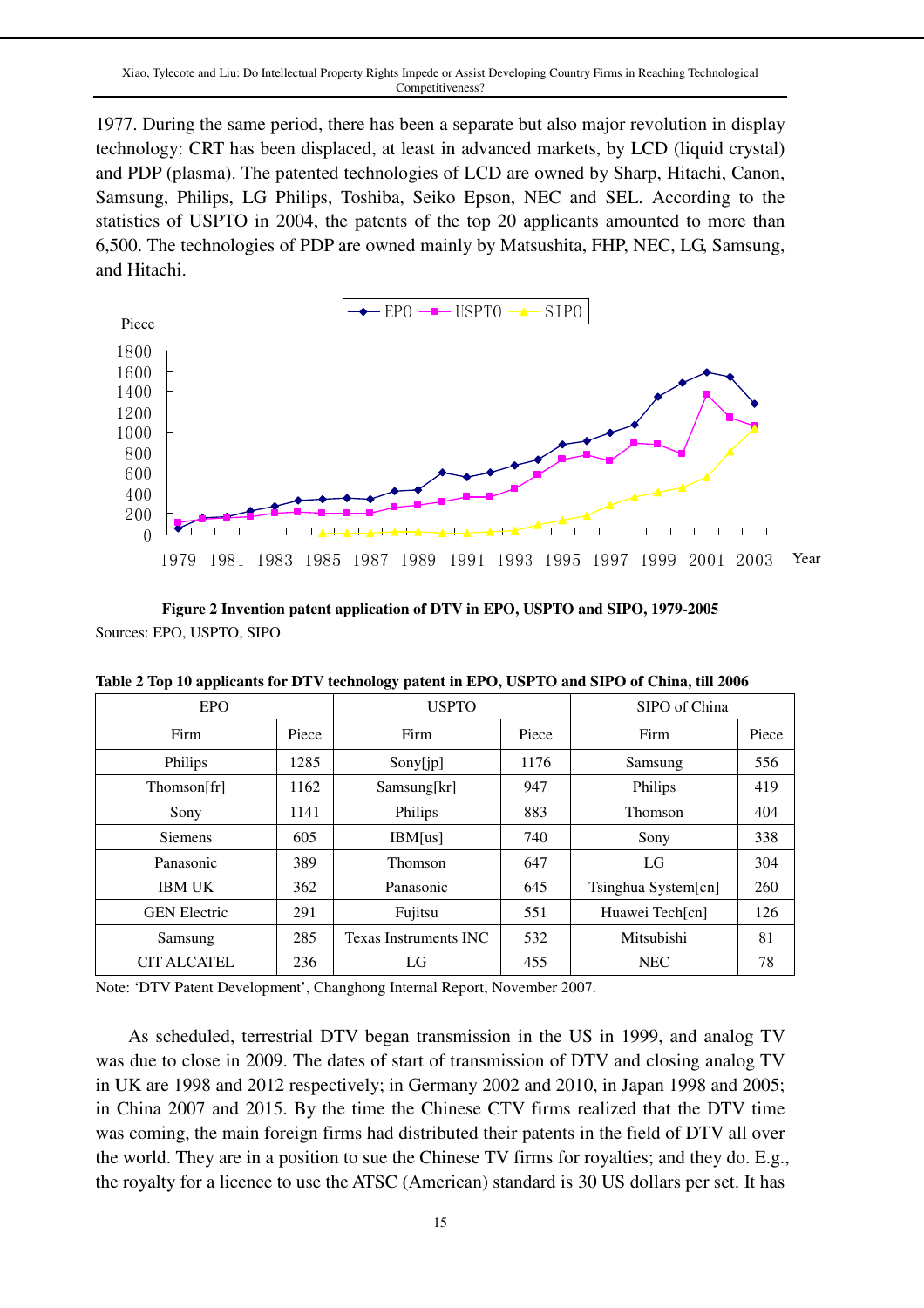been calculated that, using that standard, the royalty will cost Chinese TV firms 1 billion US dollar per annum (Changhong interview, IP Office Director). Weak in patenting, China's domestic DTV producers are quickly losing the local market: take LCD TV as an example. Between 2005 and 2006, domestic and foreign brands shared around 60% and 40% of the Chinese market; in the first half of 2007, the domestic brands fell to 56.4% and was less than 50% in 2008 (Wu and Wang, 2009). Thus it can be seen, Chinese CTV firms are late-comer firms in the field of TV technology once again.

This problematic situation is a rather general one for Chinese firms in information and communication technology – now by far, China's largest export industry – and accordingly the response to it has not been Changhong's alone. The central government has led in constituting a number of independent Chinese digital technology standards based on three broad systems: IGRS (Intelligent Grouping and Resource Sharing)<sup>viii</sup>, AVS (Audio and Video Source Coding-Decoding Standard) <sup>ix</sup> and UCPS (Unified Content Protection System)<sup>x</sup>. Changhong has zealously participated in constituting these. One of the most important for Changhong is DTMB (Digital Terrestrial Multimedia Broadcasting)<sup>x1</sup> – the Chinese standard which competes with ISDB-T of Japan, DVB-T of Europe and ATSC of USA. In the core technologies of DTV, it has developed a 'sink chip' (a key component) for mobile DTV based on DTMB. Changhong has applied for three patents in the AVS-based DSP (digital signal processing) platform and a patent on a UCPS chip used for the protection of data transmission.

Changhong has also joined with nine other Chinese CTV manufacturers, including Konka, TCL and Skyworth, to establish "Shenzhen China-CTV-Alliance S&T Co. Ltd" in April 2007, in which shares—10 million RMB— are held by the ten CTV firms equally. This joint venture focuses on the technological alliance patent pool the ten firms have formed, and negotiating with foreign industrial leaders.

Changhong also felt obliged to review its strategic direction – its choice of products and technologies on which to focus. It is notable that intellectual property played a key role in this strategic review. The display field of DTV is an example. In 2005, in order to try to find weak points in the technological blockade in the display field, Changhong established a database of multinational patent information and a system to analyse patent information. Moreover, it employed a well-known US IP management firm - Wilson Sonsini Goodrich & Rosati - to collect and analyze the patent distribution all over the world in LCD and PDP. Its analysis of the situation for LCD led to the grim conclusion that it had little or no opportunity to obtain competitive advantage in LCD. It concluded that there were fewer patents and more uncertainty in PDP than LCD. So it decided to invest in PDP instead of LCD. In general it decided to try to extend its value chain, changing from a mere terminal producer (that is, of television sets) to include activities further up the value chain. But it was too late: it was caught in a trap, or rather a blockade. As Figure 4 shows, in 2004 its R&D intensity at last went up to respectable levels, and stayed there – above 6%. But in the financial years 2004, 5 and 6 it lost, on average, more than a billion RMB a year (Figure 5). As competition from advanced foreign firms had increased in the upper levels of the Chinese market, Changhong's market share had begun to fall: from 25% in 1997, it was down to 19 percent by 2000; it was 15 percent by 2007.

Let us review Xie and Wu's account of Changhong's rise to see if we can get a better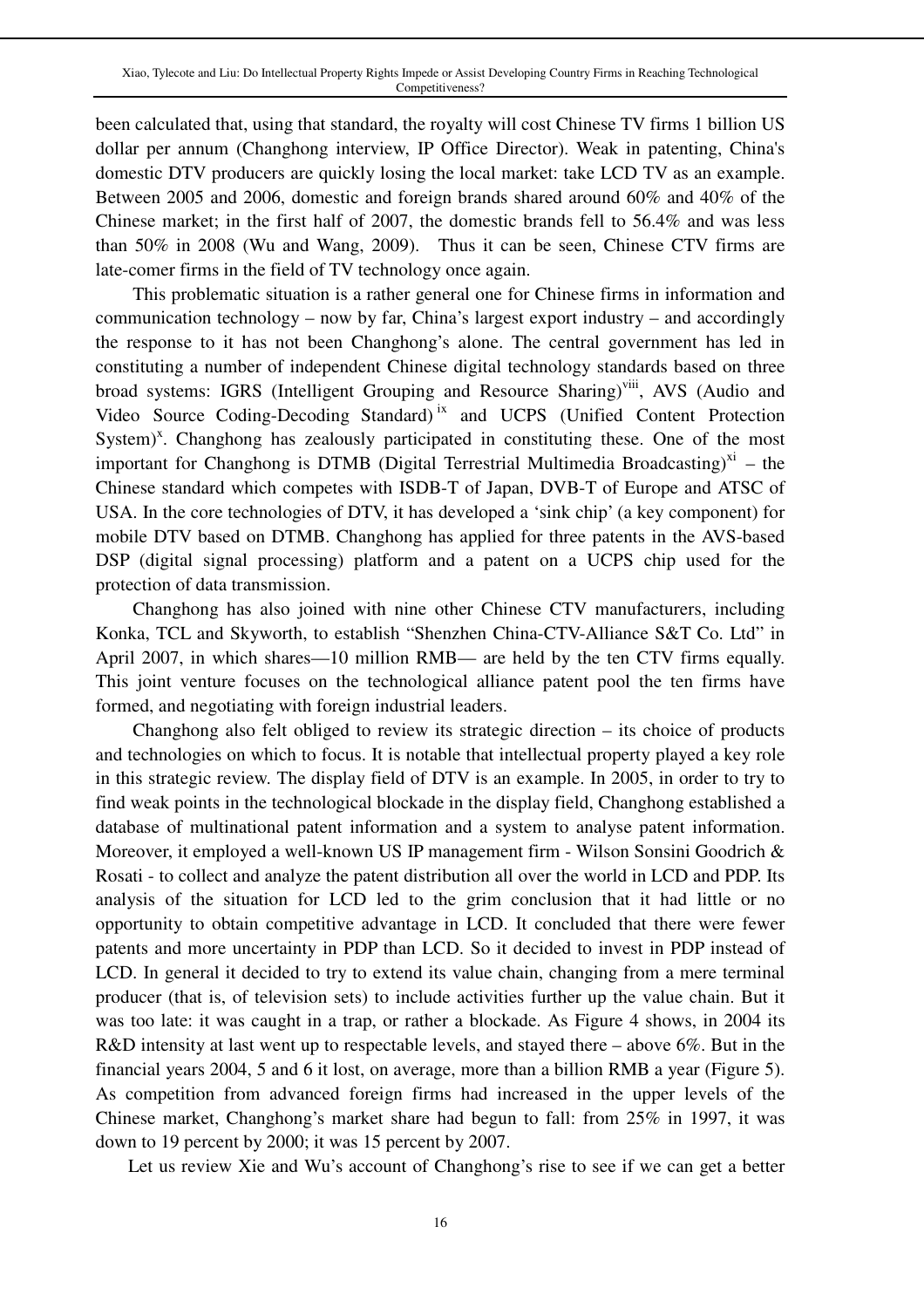understanding of its decline. As we pointed out, it was not one of the favoured insider firms, but nor was it the only outsider which came in to challenge them. With one outsider after another piling in to add to the competition, Changhong took a long time to emerge from the melee. By 1992 it was facing six domestic rivals – all but one state-owned – and three joint ventures of state-owned firms with multinationals; by 1997 it faced another powerful state-owned rival (Haier) and four more joint ventures (Xie and Wu, 2003, Table 2). Even at its strongest, in the late 1990s, Changhong faced fierce price competition within the Chinese market. State-owned competitors could not simply be driven out of the market by losses – Changhong had to acquire its weaker rivals, and with it the cost burden of their operations, in order to take their market shares (Xie and Wu p.1472). There was little product differentiation in the market, and thus there was strong price competition<sup> $xi$ ii</sup>; even in the absence of foreign IPR, this was not the basis for profit which could have funded an ambitious defensive strategy. It was, in short, a long haul on a shoestring.



Figure 3 The domestic and foreign application of patent in SIPO: 2001-2007



**Figure 4 Changhong - R&D expenditure in absolute and intensity terms: 1993-2006 (million RMB)**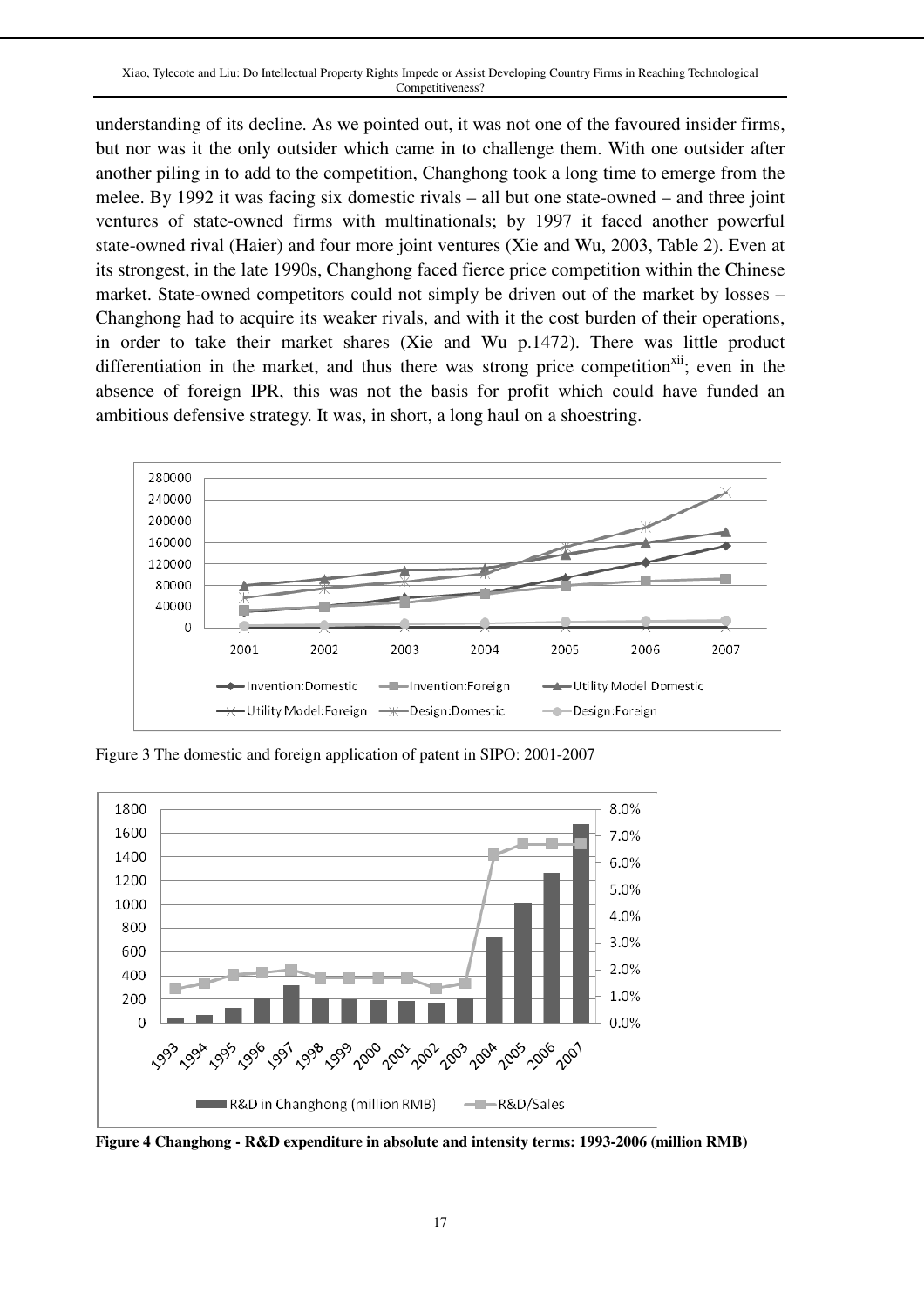Xiao, Tylecote and Liu: Do Intellectual Property Rights Impede or Assist Developing Country Firms in Reaching Technological Competitiveness?



**Figure 5 Changhong - profit between 2002 and 2006 (million yuan)** 



**Figure 6 Patent application of Changhong in SIPO** 



**Figure 7 Patent application of CNEGC in SIPO of China**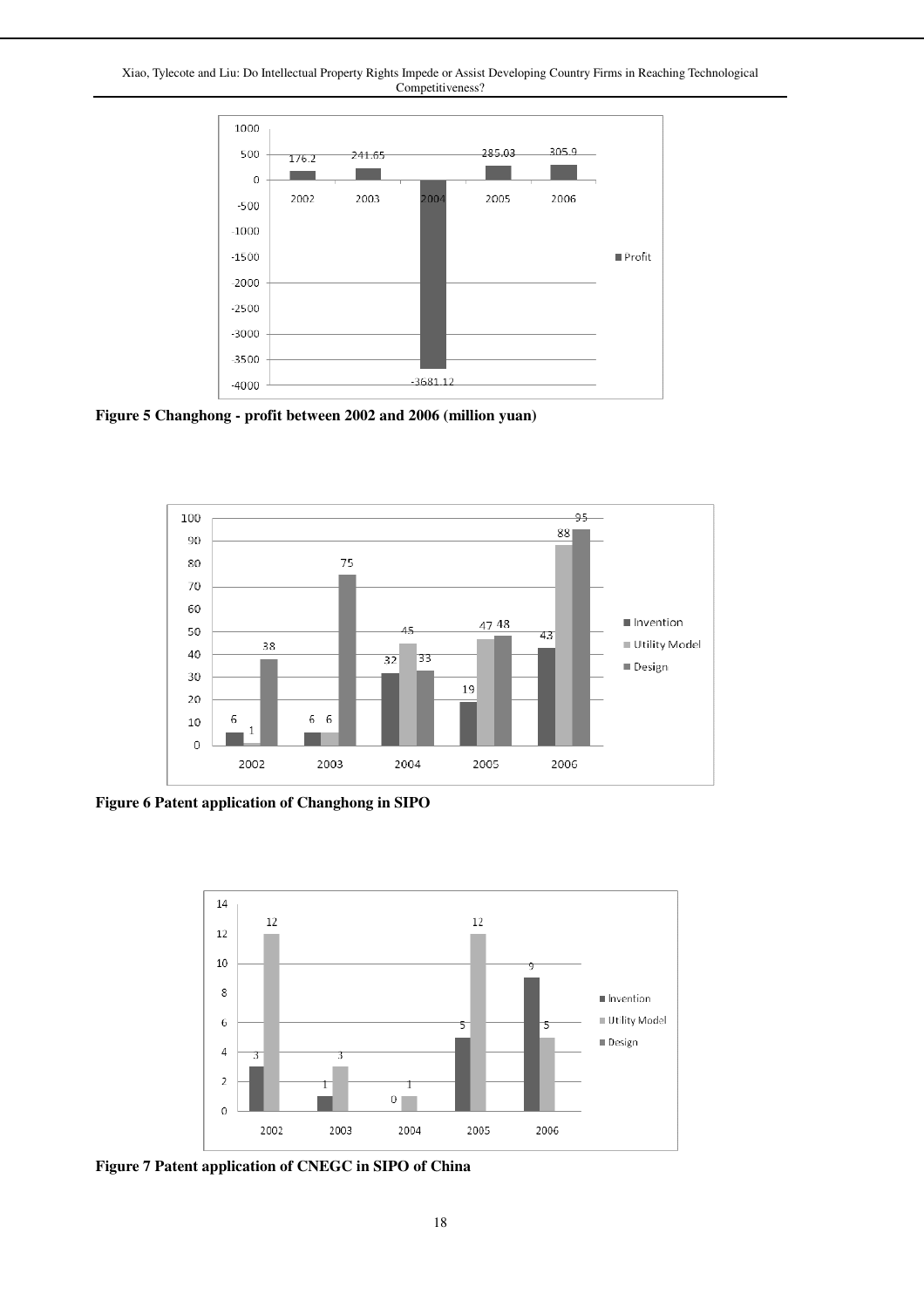

**Figure 8 Performance of CNEGC: 2002-2006**



**Figure 9 Patent application of Grace in SIPO**



**Figure 10 Performance of Grace: 2002-2006**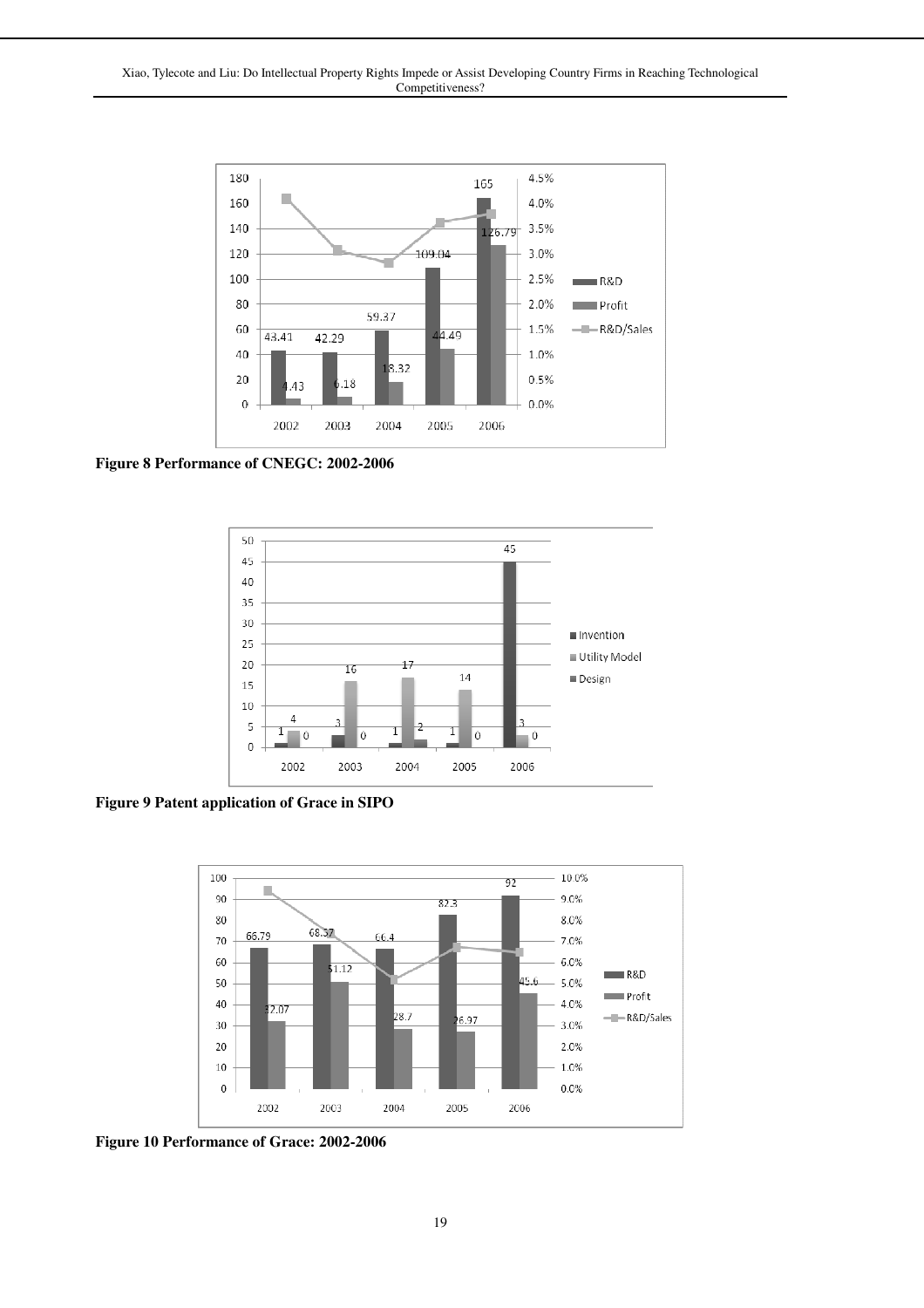

**Figure 11 R&D intensity (R&D/Sales) in Changhong, Erzhong and Grace: 2002-2006** 

### **4. DISCUSSION**

#### **4.1 Outcomes compared: revealed technological advantage in the three sectors.**

 We follow previous research (Soete, 1987; Malerba *et al*, 1997; Mahmood & Singh, 2003) in using a "revealed technological advantage" (RTA) index that measures the relative distribution of China's patenting activity in each of the three fields. By definition the index is calculated as the world share of the country's patent stock in a given time period held in a technological class, divided by the country's share of the world's total patent stock in the same period in all technological classes (Malerba *et al,* 1997). Since disaggregated data by sector or technology class is not available at SIPO, we used data from USPTO, which records China's patenting activity between 2004 and 2008. By definition, this index equals 1 if the China holds the same share of worldwide patents in a given technology as in the aggregate, and is below (above) 1 if there is a relative weakness (strength).

We have chosen the patent classes that we judge best matched to the areas of activity of the three firms. We give data including and excluding Hong Kong (a 'base of convenience' for many firms really based on the mainland). With or without Hong Kong the upshot is the same: China's RTA is much higher for the low-tech sector in which Grace operates than the high-tech sectors in which Changhong operates, with CNEGC intermediate.

| <b>Technology type</b>                                        | <b>Class</b><br>number | China's absolute<br>no. of patents in<br>the class (excld.<br>HK) | China's share of all<br>non-US countries'<br>total in the class<br>(excld. HK) | RTA (excld. HK) |
|---------------------------------------------------------------|------------------------|-------------------------------------------------------------------|--------------------------------------------------------------------------------|-----------------|
| <b>Textiles: Spinning,</b><br>Twisting, and<br><b>Twining</b> | 057                    | 3(1)                                                              | $1.41\% (0.47\%)$                                                              | 2.14(2.30)      |

|  |  |  | Table 3 China's patenting performance in the three technology areas at USPTO* |  |  |  |  |
|--|--|--|-------------------------------------------------------------------------------|--|--|--|--|
|--|--|--|-------------------------------------------------------------------------------|--|--|--|--|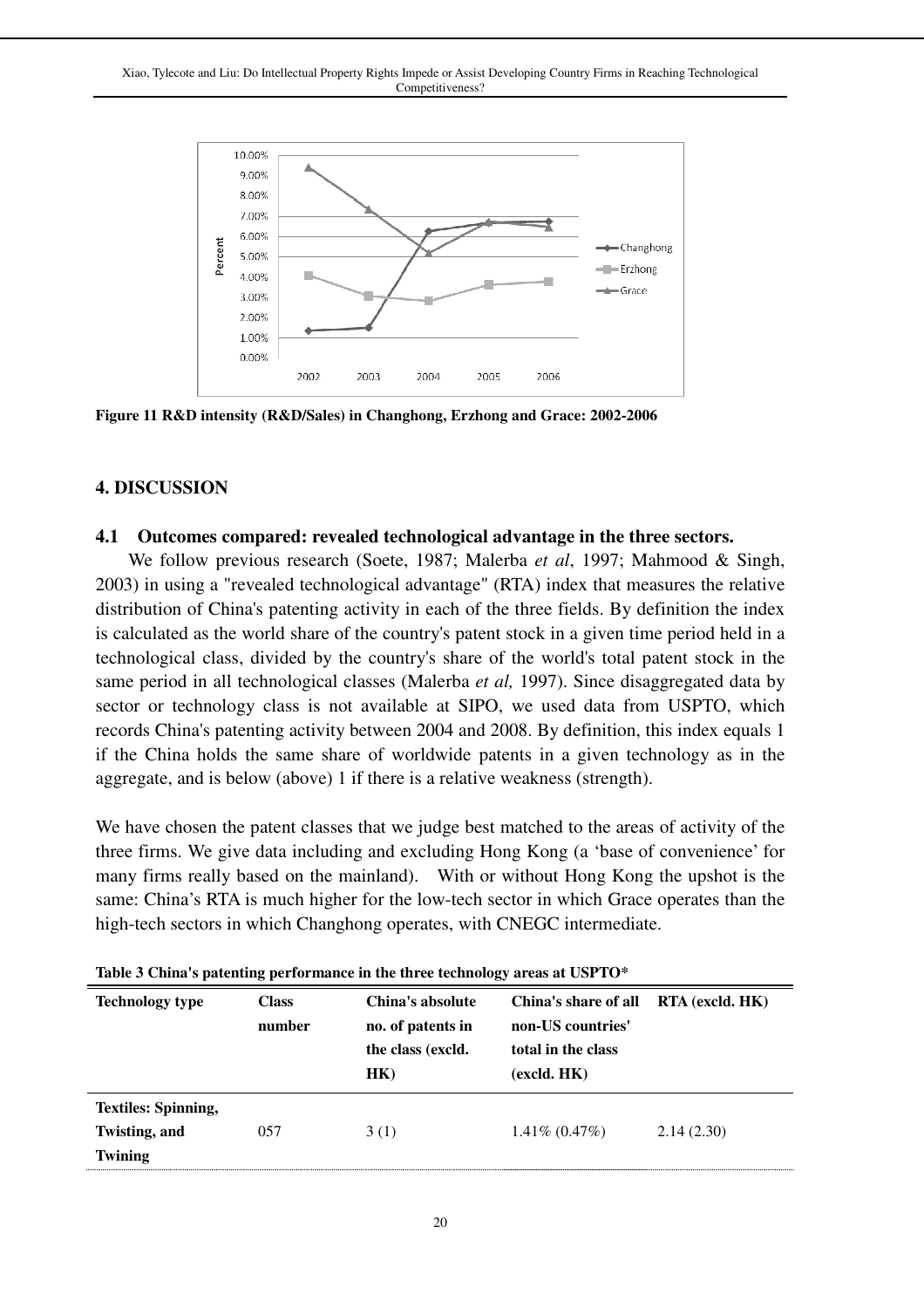| Xiao, Tylecote and Liu: Do Intellectual Property Rights Impede or Assist Developing Country Firms in Reaching Technological<br>Competitiveness? |          |         |                   |            |  |
|-------------------------------------------------------------------------------------------------------------------------------------------------|----------|---------|-------------------|------------|--|
| <b>Metal working</b>                                                                                                                            | 029      | 40(21)  | $1.23\% (0.65\%)$ | 0.99(0.75) |  |
| <b>Television and</b>                                                                                                                           |          |         |                   |            |  |
| <b>Television Signal</b>                                                                                                                        |          |         |                   |            |  |
| <b>Processing for</b>                                                                                                                           | 348, 386 | 18 (16) | $0.29\%$ (0.26%)  | 0.32(0.41) |  |
| <b>Dynamic Recording</b>                                                                                                                        |          |         |                   |            |  |
| or Reproducing                                                                                                                                  |          |         |                   |            |  |

\* Calculations are based on Utility Patent (patent for inventions) granted, 5-year total of 2004 -2008. Source: Authors' calculations based on USPTO statistics, URL: http://www.uspto.gov/web/offices/ac/ido/oeip/taf/reports.htm

#### **4.2 The successful use of IPR in Chinese LCFs' catch-up strategy.**

Our cases were chosen to show three firms which had all, so far as we could judge, recently developed a well-worked out intellectual property strategy which nested comfortably within a well-worked out technology strategy. The differences in outcome can then be put down to differences in starting point and context. Grace, our firm in the low-technology field of viscose spinning, was not facing competition from developed countries, which had effectively abandoned the industry. Grace demonstrated that there is no technology so mature that it cannot be significantly improved. They were able to take advantage of the strengthening of IPR in mainland China to make a large profit from their innovation. The backing by law of their IP strategy, was very good for them, and might well be of some benefit for China if it stimulated further innovation and perhaps protected Chinese firms from competition from other developing countries. On the other hand IPR can be given no credit for the initial key innovation, since that was made in apparent ignorance of it, and certainly without any intention to take out a patent.

 But Grace's innovation is small beer. There will not have been celebrations by economic policy-makers in Beijing when (if) they heard of the advance in the spinning of viscose. CNEGC's advance in hot tandem mills is of much greater significance. Medium-high-technology sectors like heavy steel plant are and will remain of economic value for developing and even for developed economies. We should begin by considering CNEGC's general technology strategy. Although it was a classic government-favoured 'insider' firm with privileged access to capital and resources, its technology strategy was some way from the highly dependent strategy followed (for example) by the 'insider' firms in the car industry (who set up joint ventures with foreign firms, completely under the latter's control – Liu and Tylecote 2009). It got its various technologies from a large number of different foreign firms, by license rather than joint venture. Moreover its (sub-) sector, with its demand for high skill in production and some capability in design, dictated that one could scarcely gain much static capability without getting some dynamic capability. It may well have been with this need in view that CNEGC set up its two R&D departments during the 1980s. There was indeed more imitation than dependence in CNEGC's strategy, as of the mid-nineties.

 CNEGC was thus in a relatively strong position – with what could be described as substantial dynamic capability – when it found itself blocked in hot tandem mills by the hot coil box patents. It had both motive and opportunity to move, via inventing round, towards a full defensive technological strategy. The special needs of its (very large) Chinese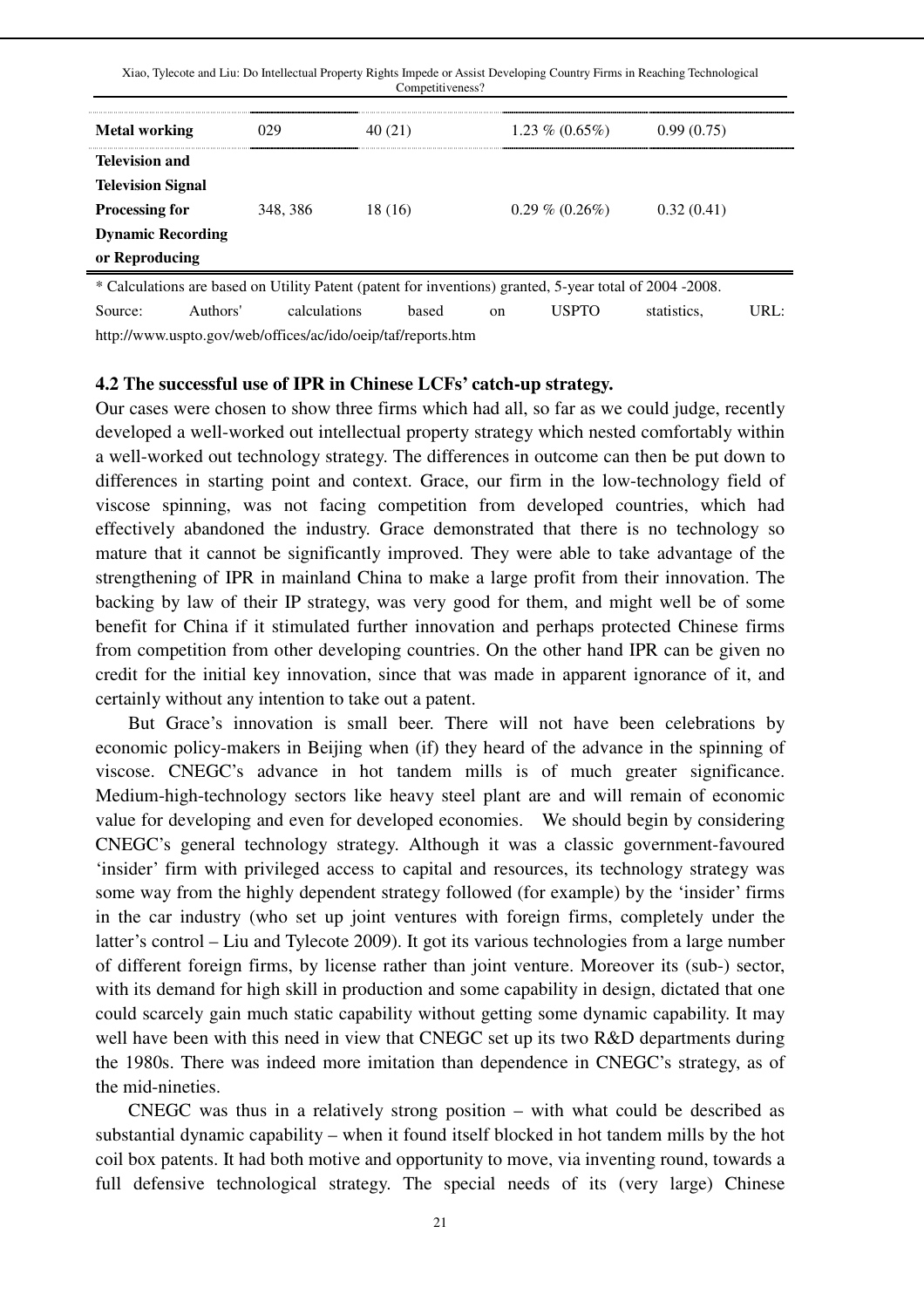customers were of considerable advantage to it in this situation: it was not simply inventing round, it was inventing in order to achieve a slightly different set of functions from the existing technology. The IP protection enjoyed by the foreign leaders for the successive hot coil box technologies did not prove an insurmountable barrier, and its own IPR for its versions of the hot coil box should be a substantial source of profit for the future.

 All was well that ended well for CNEGC, but the favourable sub-sectoral conditions we have set out are not very widespread in the machinery sector, where volume production is as common as unit and small-batch. Where production is in volume, much knowledge is effectively embodied in the production equipment, encouraging a relatively dependent technology strategy. The situation of Chinese firms in machinery in general is poor, those producing high value-added products having mostly been taken over by foreign firms (Wu Xiaobo, 2007).

 In at least one other medium-high-technology industry there are important similarities with CNEGC's situation. Motor vehicles is a good example of a sector where the special characteristics of a key part of the Chinese market provided a route away from technological dependence. While the three big 'insider' firms found their dependent strategies suited the demand of the middle and upper parts of the market for cars of 'international' quality, 'outsider' firms, notably Chery and Geely, using imitative strategies, were able to undercut them substantially on price at the bottom end of the market, where price took precedence over quality. They initially offered a combination of low price and low quality which suited their customers and had not been designed for by the world's leading firms. They were then able to move towards defensive strategies as they built volume and could fund R&D; and thereby to move up market (Lu and Feng, 2004; Liu and Tylecote, 2009). To take the example of Chery, while they were accused of serious infractions of foreign IP during their imitative phase, they worked hard and successfully later to build their own IP portfolio. This raises the question: could a Chinese firm repeat under the present relatively strict IPR regime, the sort of imitative strategy which worked for Chery around 2000? Happily for China, in motor vehicles this will not be necessary: the blockade has been broken.

# **4.3 The difficulties of IP management and technology strategy for Chinese firms in high technology**

Unhappily for China, there are very few *high-*technology sectors where it can be said that the technological blockade has been broken. The crude trade data is thoroughly misleading on China's position here. Thus the share of high-technology exports (mostly ICT) in total exports rose from 7.9% in 1995 to 29.9% in 2004 (www.stats.gov.cn/tjsj/qtsi/zgktjnj). Given that total exports were themselves rising rapidly, this would appear a remarkable performance. However between 1998 and 2005 the share of Chinese-owned firms (aside from joint ventures) in exports of high-tech products fell by more than half (Figures 2–10) (www.sts.org.cn/sjkl/kjtjdt/data2006); in 2003 61.9% and 21.4% of high-tech exports were produced by fully foreign-owned and partly foreign-owned firms respectively (Gu and Lundvall, 2006, citing China S&T Indicators, 2004). The export data, moreover, is by turnover. Given the high dependence of Chinese manufacturers on imports of components (and equipment), the value-added picture must be far worse. Given the weak IPR position of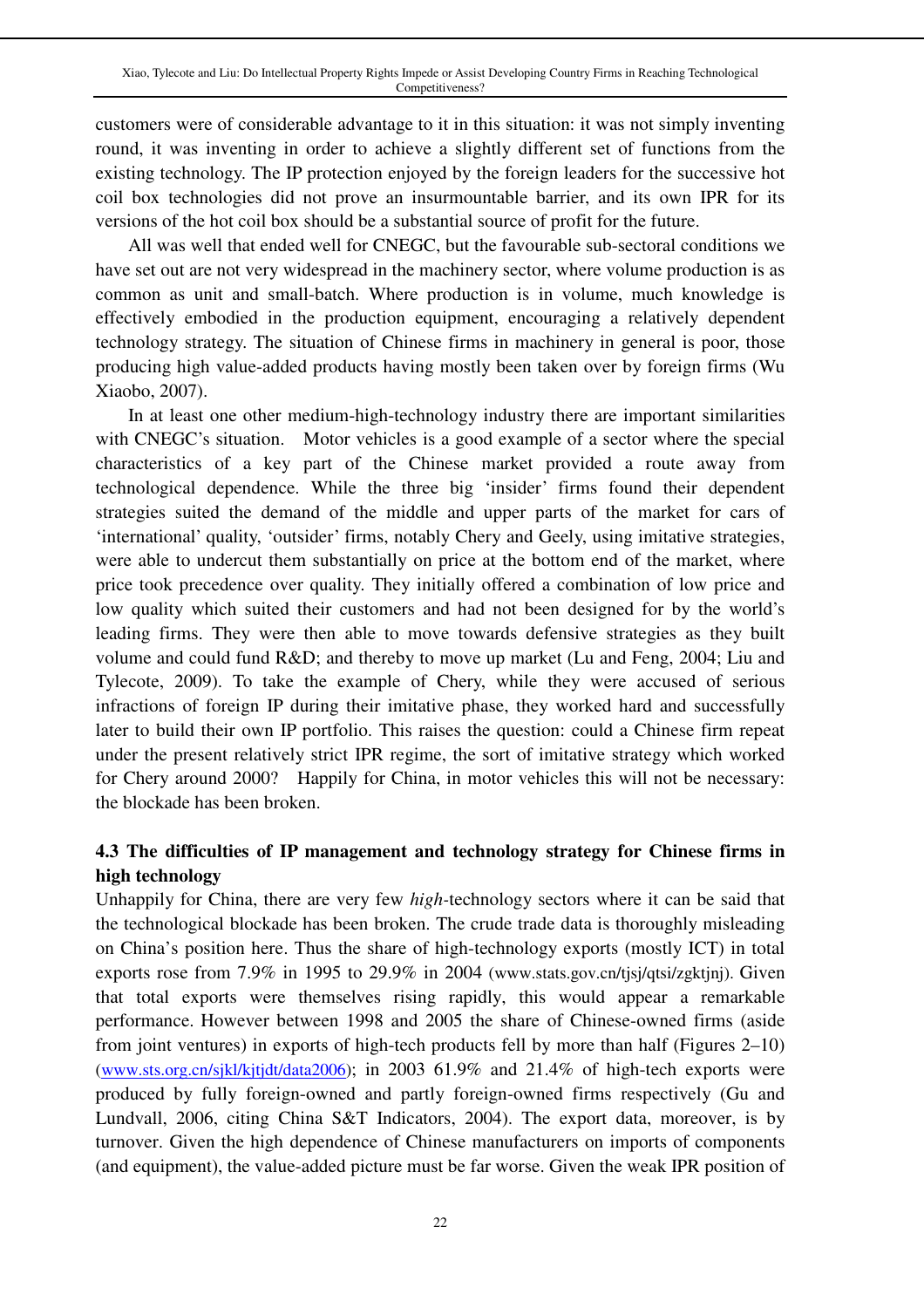Chinese manufacturers, we would expect their position in terms of profit to be worse still. It is. Gu and Lundvall (2006) mention Changhong's sub-sector of electronics, TV manufacturing, in which mainland China has a 'well-developed competitive advantage', but in which value added is low because key components are imported from elsewhere in East Asia, and profit margins were as of 2005 around or below 3%. An indicator of the domestic Chinese weakness is the R&D intensity, since R&D tends to be performed near a firm's home base: the R&D intensity (over value added) of electronic and telecommunications equipment in mainland China in 2004 was 5.6% (cf. USA, 25.4) and for computers and office equipment, 3.2 (USA, 32.8) (www.sts.org.cn/sjkl/kjtjdt/data2006). (These two sectors together made up 72.4% of the value added of high-technology industry in China in 2004 – the other sectors, in descending order, being pharmaceuticals, medical equipment and scientific instruments, and aircraft and spacecraft.)

 Two insights into China's difficulties in ICT can be drawn from our account of Changhong's situation and strategy. First, the Chinese firms had missed any real chance of using an emerging technology as an opportunity for catching up or even leapfrogging the leaders. As we saw, the 'emerging' DTV technology had emerged by the end of the 1990s. The opportunity had been taken by late-comer firms from Korea – notably Samsung and LG (Kim, 1997b; Poon *et al*, 2006) – not the even later-comers from China. Second, the leading foreign firms had by this point established a long technological lead over the Chinese firms, entrenched by their patent portfolios. The only chance the Chinese producers had of (in effect) 'inventing round' the technological blockades already established in DTV was the development of independent Chinese standards. This path was chosen. However, it is typical of the Chinese situation that in the main DTV technology, virtually all the valuable markets of the world have been occupied by the three main standards, leaving such markets as Venezuela, Iraq and Nicaragua as export markets for Chinese producers. For the foreseeable future, such a standard merely provides a modest non-tariff protective barrier round the Chinese market. This is somewhat ironic, given that the main point of WTO entry was avowedly to expose Chinese industry to international market forces (Perkins and Shaw, 2000). It is far from clear that Chinese firms have gained by the exchange of one form of protection for another. The old and new forms have in common that they protect the home market; they differ in that with the new form, what domestic producers have to develop and produce for that market may not be saleable abroad.

### **5 CONCLUSION**

We sought to use the intellectual property management strategy of three Chinese firms as a point of entry to two debates, one at firm, the other at national level:

- 1. How can 'latecomer firms' in developing economies manage their development of technological capability (and within it their IP) strategically, in order to become fully competitive internationally?
- 2. How has the opening up of the Chinese economy to (almost-free) trade and foreign investment through World Trade Organisation (WTO) entry in 2001-5 affected the scope for Chinese firms to become technologically competitive internationally? How have Chinese firms been affected by the acceptance of the TRIPS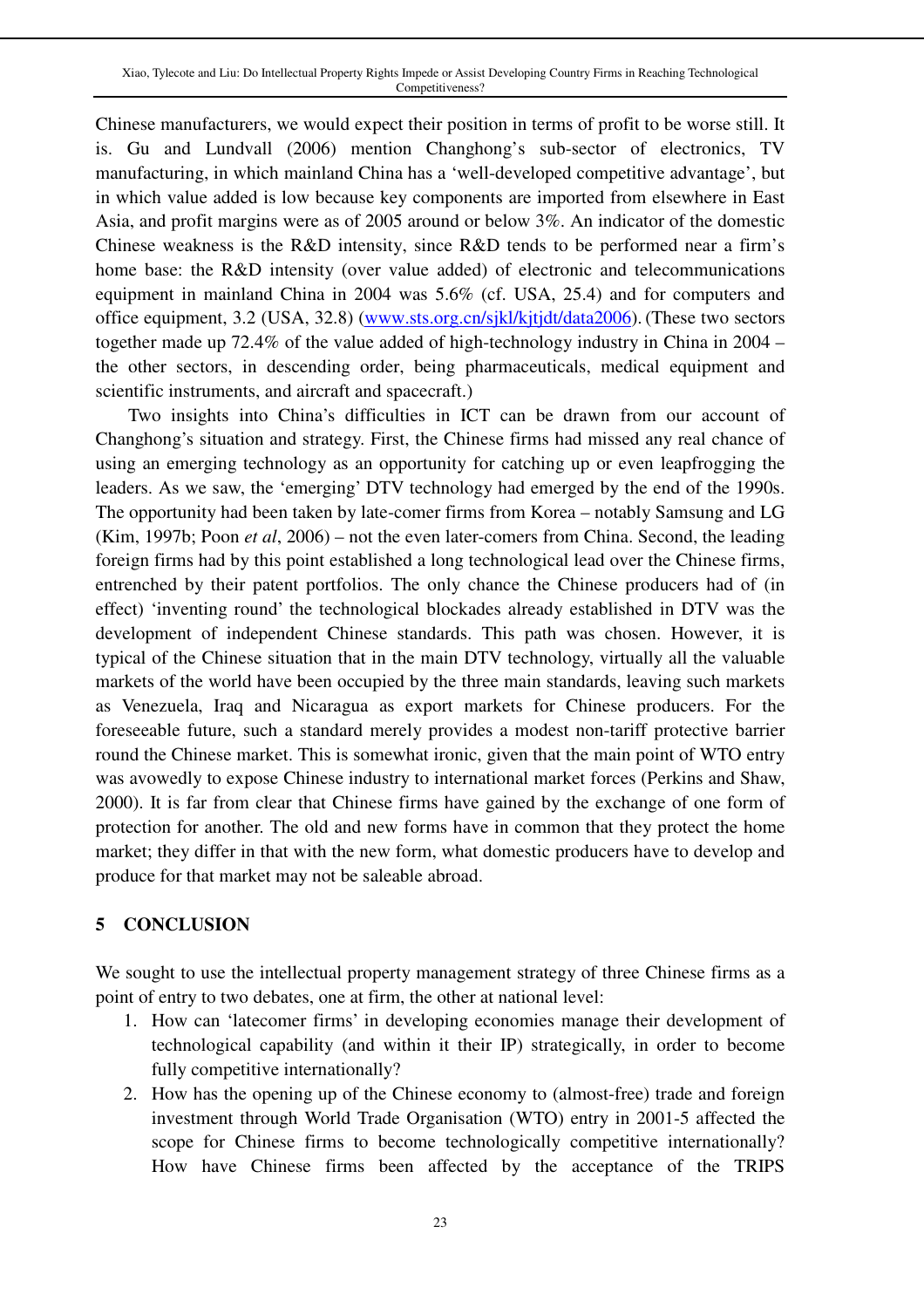(Trade-Related Aspects of Intellectual Property Rights) agreement on intellectual property protection, within the terms of WTO entry?

The Grace and CNEGC cases provided useful examples of successful IP and more general technology strategy in, respectively, low technology and medium-high technology sectors. Grace was operating in a low-tech sector where such 'Northern' firms as there were, were not interested in the more labour-intensive trajectory of development. Northern IP was therefore no obstacle at all, and the impact of Chinese adherence to international norms of IP protection was entirely positive – allowing it to protect its key invention (from domestic rivals above all) and move into a virtuous circle of high profits, high R&D intensity and continuing high patenting. For CNEGC Northern IP *was* an obstacle, and had to be 'invented round'. In this strategy, SIPO's insistence on informative patent applications must have been helpful. So was the relatively slow pace of technological change – the target was not moving fast. Once the 'inventing round' had been successfully accomplished, CNEGC was not only able to act as a 'one-stop shop' in competition with Northern rivals: it was able to count on its IP to protect it from Chinese rivals which might otherwise have hoped to reverse-engineer its innovations. Again, there seemed to be a virtuous circle of high profit, high R&D, continuing patenting. In this sector as in textile spinning it was hard to see any serious problem arising from WTO entry or the acceptance of TRIPS.

The third case study is more ominous. It is a story of failure for a high-technology firm and industry whose prospects looked bright at the turn of the century. Changhong and the other domestic Chinese firms were unable, after 2000, to break through the technological blockades which had been constructed in the newer TV technologies which were 'emerging' during the 1990s. IPR prevented them from simply imitating Northern advances in these technologies; and WTO entry allowed foreign firms to take market share away from them, with superior product technology, by importing into China or producing within it.

It is hard to imagine that Changhong and the other more innovative Chinese firms would have been better off without effective IPR laws in China. True, they would have been free to reverse-engineer foreign technologies for production for the Chinese market – and foreign firms might have been the more wary of producing in China and thus making the reverse engineering easier. On the other hand, Chinese imitators would have been free to do to them what they did to foreign firms, and thus squeeze their volumes and profit margins from below. Only a completely nationalist IP regime would have served – one which protected Chinese and not foreign IP, within China. (This might seem, and be, unworkable now, but according to Chang (2002) something of the sort operated in the United States during the early  $19^{th}$  century.)

A more attractive counterfactual is later WTO entry, with delayed reduction of tariffs and of barriers to the establishment of wholly-owned subsidiaries by foreign firms. At least inside a protected market, a firm like Changhong might have used profitable large-scale production as a basis for funding high R&D spending and a (belated) defensive technology strategy – even if it did, for a time, have to pay high royalties to the foreign firms whose IP it was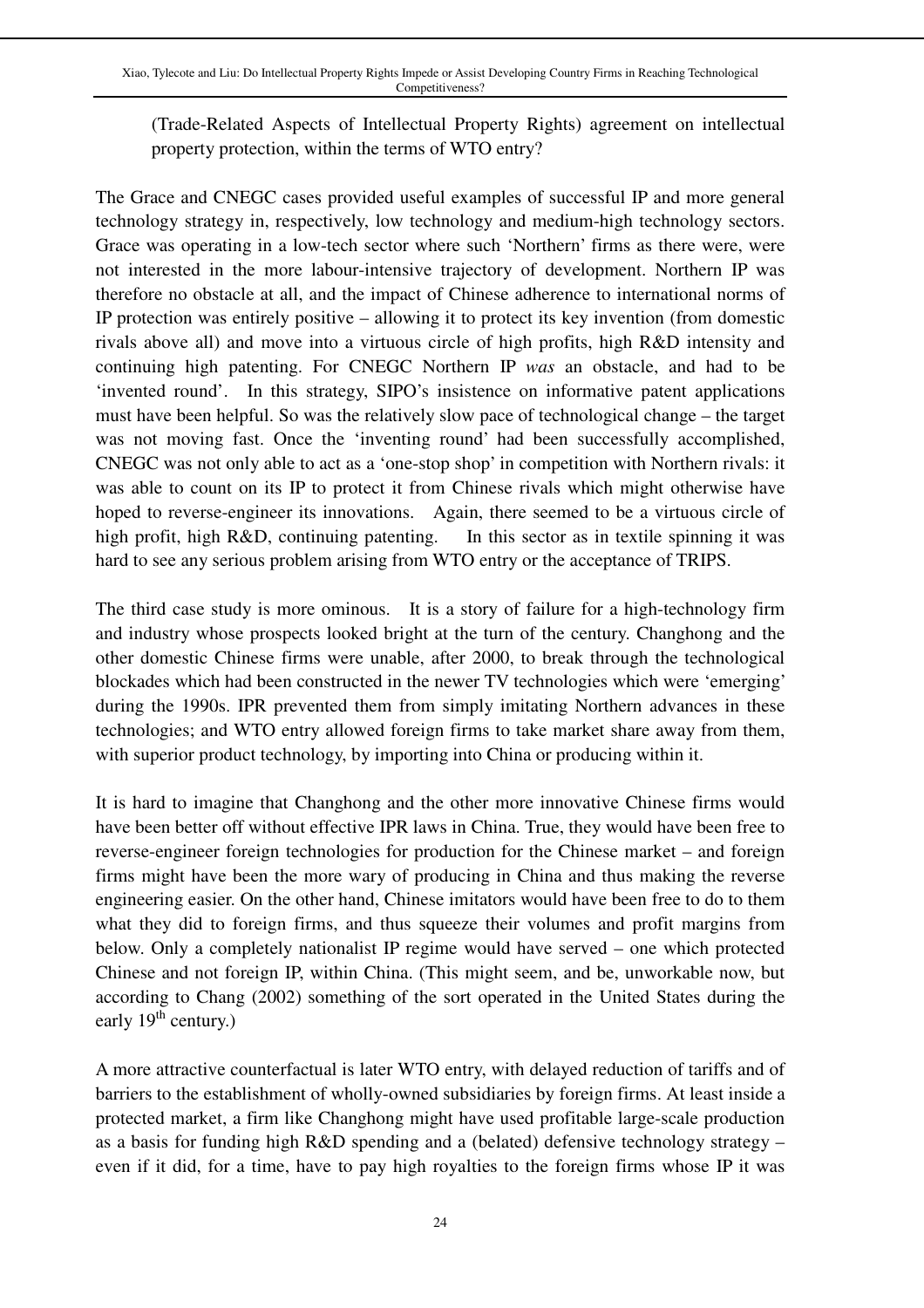using.

But if a protected market was the answer, why had more than twenty years of protection, between the beginning of reform and WTO entry, not been enough? Because they had been, in large measure, wasted: above all, the 1990s had been. That protected market needed to be dominated by the fittest, best managed firms. As Huang (2008) shows, during the 1980s there had been a burgeoning of entrepreneurial firms, which were privately owned (in effect if not, for the most part, in name). From 1989 onwards, however, private entrepreneurs were at a severe disadvantage. Even when the reform process resumed, in 1992-3, it focused on helping state-owned firms to adapt to the market – with huge infusions of effectively free capital, particularly for the 'insider' firms of the 'national team'. These firms were intended to become 'national champions' much like the most successful Korean chaebol – Samsung, LG, Hyundai. In each sector the central government generally picked three 'insider' firms to favour with subsidies and access to resources, presumably on the grounds the resources required for catching up needed to be concentrated.

This was similar logic to that behind the Korean government's relationship with the chaebols. But the Korean government combined strong support with stringent conditionality and dumped failing chaebols quickly and mercilessly (Kim, 1993; Tylecote and Visintin, 2008, ch.6). The Chinese central government's industrial policy was both internally incoherent and undermined by the insubordination of lower tiers of government (Nolan, 2005); its governance of the favoured firms, moreover, was at the same time disengaged and bureaucratic (Tylecote and Cai, 2004; Cai and Tylecote, 2008). The policy failed: instead of winners being picked quickly by the government (guided perhaps by the market), they were picked very slowly by a distorted Darwinian process of selection: the fittest prevailed over the fattest (at least in some sectors) after the fattest had been kept un-dead by government help for years. The liberalisation of trade and foreign investment thus merely exposed weaknesses which were due at root to failures of governance.

#### **References**

Amsden, A. and Chu, W-W. (2003), Beyond Late Development: Taiwan's Upgrading Policies, Cambridge, MA: The MIT Press.

Aoki, R. (2005) Intellectual property and consortium standard patent pools. Journal of Intellectual Property Rights, 10, pp.206–213.

Aoki, R., Shiff, A. (2008), Promoting access to intellectual property: patent pools, copyright collectives, and clearinghouses, R&D Management 38(2), pp.189-204.

Barney, J. B. (2002), Gaining and Sustaining Competitive Advantage (2nd ed.), Pearson Education, Inc.

Bell, M. and Pavitt, K. (1993), Technological Accumulation and Industrial Growth Contrasts between Developed and Developing Countries, Industrial and Corporate Change, 2 (2), pp. 157–210.

Bently, L., Sherman, B. (2004), Intellectual property Law (2nd edition), London: Oxford University Press.

Borg, Erik A. (2001), Knowledge, information and intellectual property: implications for marketing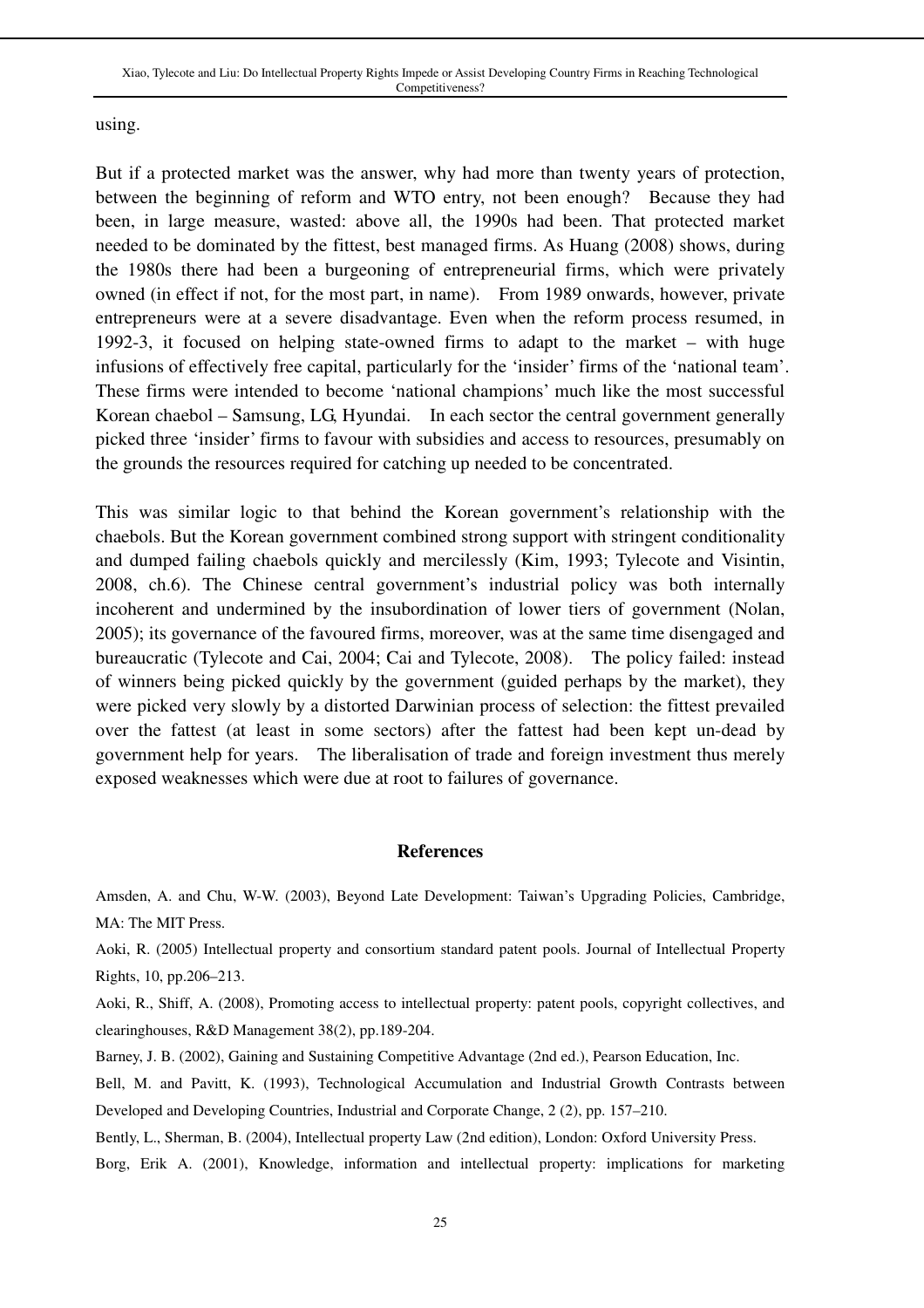Xiao, Tylecote and Liu: Do Intellectual Property Rights Impede or Assist Developing Country Firms in Reaching Technological Competitiveness?

relationships, *Technovation*, 21, pp.515-524.

Cohen, Wesley M., Nelson, Richard R., Walsh, John P. (2000), Protecting Their Intellectual Assets: Appropriability Conditions and Why U.S. Manufacturing Firms Patent (or Not), Working paper, http://www.nber.org/papers/w7552.

Comish, W. R. (1996), Intellectual Property, Patent, Copyright, Trademark and Allied Rights, London: Sweet & Maxwell.

Cooke, F.L. (2002). Ownership change and the reshaping of employment relations in China: a study of two manufacturing companies. *Journal of Industrial Relations*, 44: 1, pp. 19-39.

Courtney, H. (2001), 20/20 Foresight: Crafting Strategy in an Uncertain World, Boston: Harvard Business School Publishing.

Day, G. S. and Schoemaker, P. J.H. and Gunther, R. E. (2000), WHARTON on managing emerging technologies. John Wiley & Sons,Inc.

Dosi, G. (1988), Sources, Procedures and Microeconomic Effects of Innovation, Journal of Economic Literature, 26(3), pp.1120-1171.

Dutrénit, G. (2000), Learning and Knowledge Management in the Firm: From Knowledge Accumulation to Strategic Capabilities. Cheltenham: Edward Elgar.

Dutrénit, G. (2004), Building Technological Capabilities in Latecomer Firms: A Review Essay, *Science Technology Society*, 9(2), pp.209-241.

Eisenhardt, K. M. (1989), Building theories from case study research,*Academy of Management Review*, 14(4), pp.532-550.

Fai, Felicia M. (2005) Using intellectual property data to analyse China's growing technological capabilities *World Patent Information* 27:1, pp. 49-6.

Freeman, Christopher (1992) *Economics of Innovation*, 2<sup>nd</sup> Edition, Pinter: London.

Gao, X.D. (2003), Technological Capabilities Catching Up: Following the Normal Way or Deviate, Ph. D. Dissertation, MIT Sloan School of Management.

Gao, X.D. (2005), Technological Capability Development: Follow the Right Sequence or Do the Right R&D (in Chinese, Jishu Chuangxin Nengli Peiyang: Tedingde Peiyang Shunxu Haishi Youxiaode R&D), Science of Science and S&T Management (Chinese), pp.64-68.

Gao Xudong (2006), Theoretical Foundations for Independent Technological Innovation, Innovation and Business Management, Volume 2, Tsinghua University Press, Beijing, pp.12-29.

Grindley, P. and Teece, D. J. (1997), Managing intellectual capital: licensing and cross-licensing in semiconductors and electronics. California Management Review, 39, pp.8-41.

Huang, Yasheng (2008) Capitalism with Chinese Characteristics: Entrepreneurship and the State. Cambridge: Cambridge University Press.

Iansiti, M. (1998) Technology integration: making critical choices in a dynamic world, Boston, MA: Harvard Business School Press.

Ito, T., Krueger, A. O. (1995) Growth theories in light of the East Asian experience. University of Chicago Press: 73-104.

Katz, J. (1987) Technology Generation in Latin American Manufacturing Industries, London: Macmillan. Kim, L. (1997a) Imitation to Innovation: The Dynamics of Korea's Technological Learning. Boston, MA: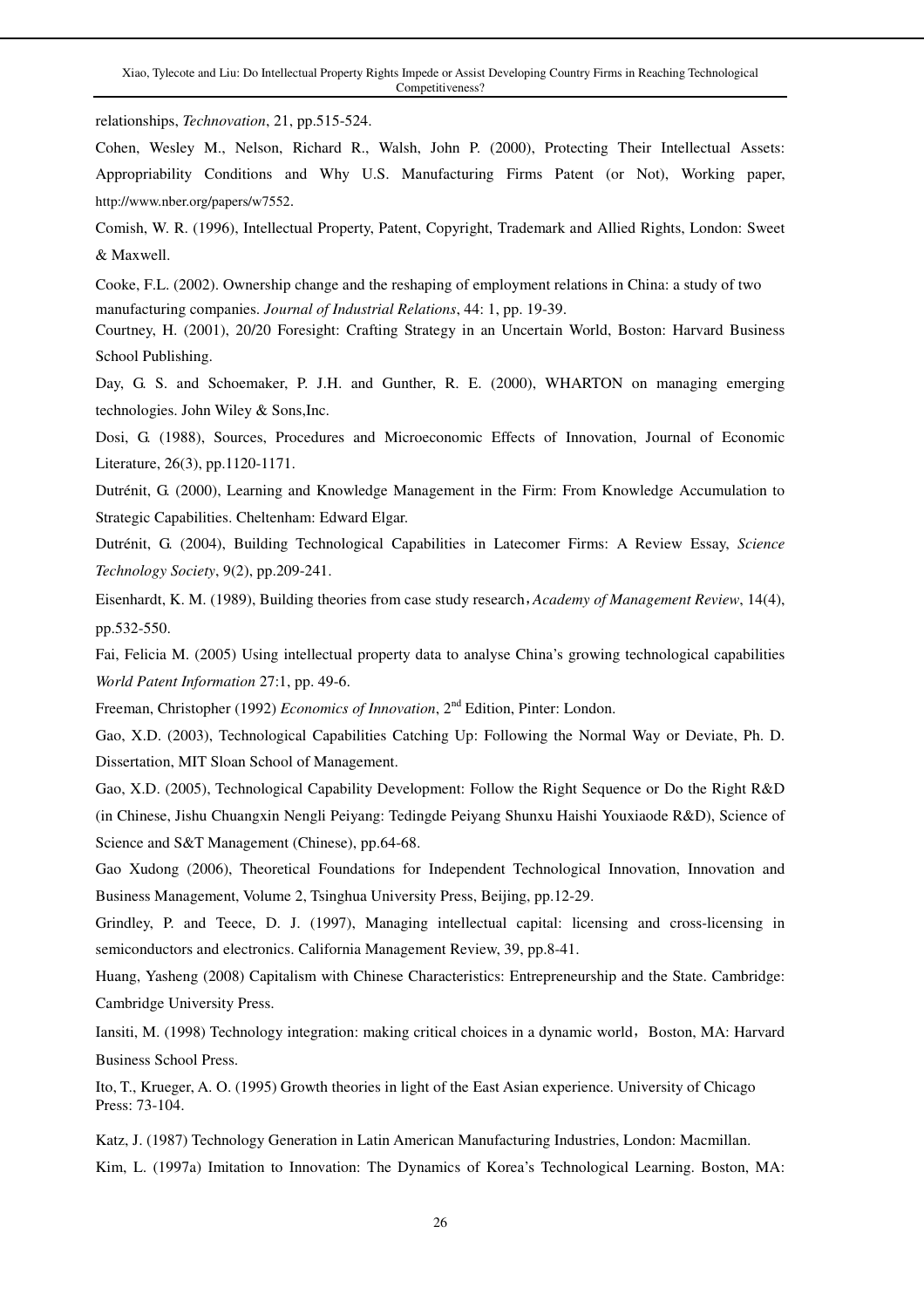Harvard Business School Press.

Kim, L. (1997b) The dynamics of Samsung's technological learning in semiconductors. California Management Review. 39(3): 86-100.

Kim, L. (1999) Building Technological Capability for Industrialization: Analytical Frameworks and Korea's Experience, Industrial and Corporate Change, 8(1), 111-136.

Kim, L. and R. Nelson (2000) Technology, Learning and Innovation: The Experience of the Asian NIEs. Cambridge: Cambridge University Press.

Kim L. (1993) 'National system of industrial innovation: dynamics of capability building in Korea' in Nelson R. (ed.), *National Innovation Systems: A Comparative Analysis*. New York: Oxford University Press. ch.11 (357-383).

Kim, Y. and Lee, B. (2002) Patterns of Technological Learning among the Strategic Groups in the Korean electronic parts industry. *Research Policy* 31 (4), 543-567.

Kong, Q. J. (2002) Intellectual property rights protection in post-WTO China: still an incurable blight on Sino-U.S. trade relations? Issues & Studies, 38(3):59-79.

Lall, S. (1987) Learning to Industrialize: The Acquisition of Technological Capability by India. London: Macmillan Press.

Lall, S. (1992) Technological Capabilities and Industrialization, World Development, 20 (2), 165–86.

Lee, Keun, Lim, Chaisung (2001) Technological Regimes, Catching-up and Leapfrogging: Findings from the Korean Industries, Research Policy, 30, 459-483.

Lee, Keun (2005) Making a Technological Catch-up: Barriers and Opportunities, Asia Journal of Technology Innovation, 13(2), .97-131.

Lerner, Josh, and Jean Tirole (2004) Efficient Patent Pools, American Economic Review, 94, pp.691-711.

Levin, R.C., Klevorick, A.K., Nelson, R.R., Winter, S.G. (1987). Appropriating the returns from industrial research and development. Brookings Paper on Economic Activity 3, 784–829.

Li, S.M., Xiao, L. and Xiao, Y.G. (2007) Review of Emerging Technologies Management (in Chinese, Xinxing Jishu Guanli Zongshu), Journal of Management Sciences In China (Chinese), 10 (6), 76-85.

Liu, Jiajia and Andrew Tylecote (2009) "Corporate governance and technological capability development: Three case studies in the Chinese Auto industry." *Industry and Innovation*, September.

Liu, X.L. (2002) Achievement and challenge in China's industrial innovation (in Chinese, Zhongguo Chanye Chuangxinde Chengjiu Yu Tiaozhan), China Soft Science (Chinese), 12, pp.109-113,34.

Lu, F., Feng, K.D. (2004) Why is Autonomous Product Development the Best Way to Learn Foreign Technology? ——Lessons from the Historical Experiences of Japan's and South Korea's Auto Industries *(in Chinese, Weishenme Zizhu Kaifa Shi Xuexi Waiguo Jishu De Zuijia Tujing?—Yi Rihan Liangguo Qiche Gongye Fazhan Weili), China Soft Science (Chinese)*,4: 6-11.

Lu, Feng (2007) Going to endogenous innovation (Zouxiang Zizhu Chuangxin). Nanning: Guangxi Normal University Press (Chinese).

Mahmood, I.P. and Singh, J. (2003) Technological dynamism in Asia. Research Policy, 32, pp. 1131-1054.

Malerba, F., Orsenigo, L., Peretto, P. (1997) Persistence in innovative activities, sectoral patterns of innovation and international technological specialisation. *International Journal of Industrial Organisation* **15**,. 801–826. Mathews, John A. (2002) Competitive Advantages of the Latecomer Firm: A Resource-Based Account of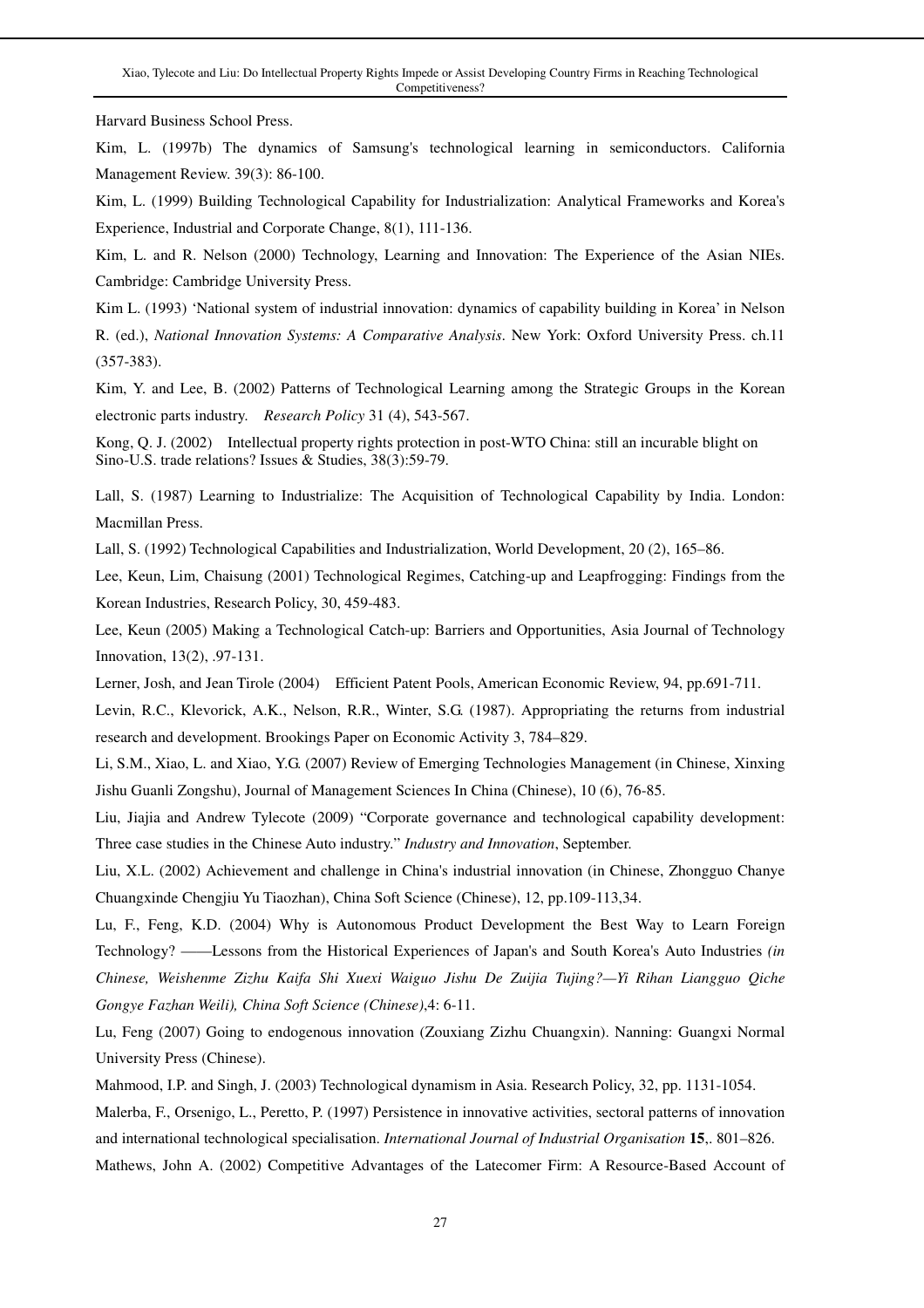Industrial Catch-Up Strategies, Asia Pacific Journal of Management, 19, pp.467-488.

Nelson, R. R., and Winter, S. J. (1982) An Evolutionary Theory of Economic Change, Cambridge, MA: Harvard University Press.

Nelson, R. R. (1987), Innovation and Economic Developments: Theoretical Retrospect and Prospect, in J. Katz (Ed.), Technology Generation in Latin American Manufacturing Industries, London: Macmillan, pp.78-93.

Neobard, Bill (2009) 'Patents for ICT-type inventions in China', Presentation to the Asia-Pacific Technology Network, Kilburn and Strode, London, 2 July.

Nolan, P.H. (2005) China at the crossroads, *Journal of Chinese Economic and Business Studies* **3** (1), pp. 1–22 Nonaka, Ikujiro (1994) A dynamic theory of organizational knowledge creation, Organization Science, 5(1), pp.14-37.

Nonaka, I. and H. Takeuchi (1995) The knowledge-creating company: how Japanese companies create the dynamics of innovation. New York: Oxford University Press.

OECD (1996) Industrial Competitiveness Directorate for Science, Technology and Industry, OECD: Paris.

Perez C. and L. Soete (1988) Catching Up in Technology and Windows of Opportunity, in Giovanni Dosi, Christopher Freeman, Richard Nelson, Gerald Silverberg, and Luc Soete (eds.), Technical Change and Economic Theory, London and New York: Pinter Publishers, pp.458-479.

Perkins, A., Shaw, S. (2000) What the WTO really means for China. The McKinsey Quarterly 2, 128-131.

Pisano, Gary (2006) Profiting from Innovation and the Intellectual Property Revolution, Research Policy, 35, pp.1122-1130.

Poltorak, Alexander I., Lerner, Paul J. (2002), Essentials of Intellectual Property, New York: John Wiley & Sons, Inc.

Poon J., Hsu J.-Y., Jeongwook S. (2006) The geography of learning and knowledge acquisition among Asian latecomers. *Journal of Economic Geography*, 6: 541-559.

Schacht, W.H. (1997), Industrial Competitiveness and Technological Advancement: Debate over Government Policy, Congressional Research Service: Washington, DC.

Schumpeter, J. A .(1939), Business Cycles A Theoretical, Historical and Statistical Analysis of The Capitalist Process, Reprint, Philadelphia, Porcupine Press,1982.

Shapiro, Carl (2000), Navigating the Patent Thicket: Cross Licenses, Patent Pools, and Standard Setting, *Innovation Policy and the Economy*, 1, pp.119-150.

Soete, L. (1987) The impact of technological innovation on international trade patterns: the evidence reconsidered. In: Freeman, C. Ed.), *Output Measurement in Science and Technology*. North-Holland, Amsterdam.

Sullivan, Patrick H. (1998), Profiting from Intellectual Capital: Extracting Value from Innovation, New York: John Wiley & Sons.

Teece, David J. (1986), Profiting from Technological Innovation: Implications for Integration, Collaboration, Licensing and Public Policy, Research Policy, 15, pp.285-305.

Teece, David J. (1998), Capturing Value from Knowledge Assets: The New Economy, Markets for Know-How, and Intangible Assets, California Management Review, 40 (3), pp.55-79.

Teece, David J. (2000), Strategies for Managing Knowledge Assets: the Role of Firm Structure and Industrial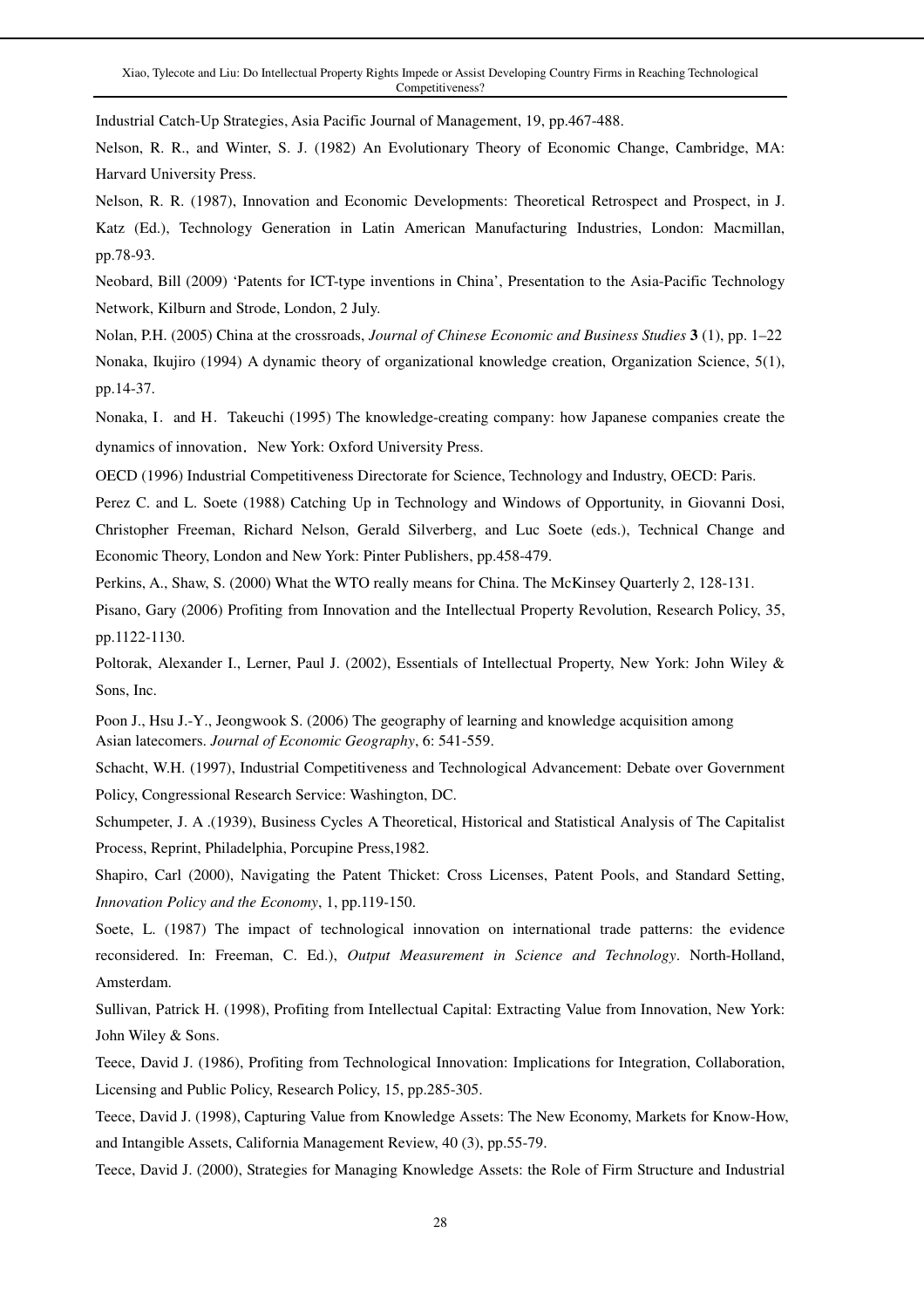Context, Long Range Planning, 33, p.35-54.

Tripsas, M., (1997), Unraveling the Process of Creative Destruction, Strategic Management Journal, 18, pp.119-142.

Tylecote, A. J.Cai, J. Liu (2009) 'Why is Mainland China Rising in Some Sectors and Failing in Others? A Critical View of the Chinese System of Innovation', *International Journal of Learning and Intellectual Capital,* Sept/Oct.

Utterback, J. M. (1994), Mastering the Dynamics of Innovation. Boston, MA: Harvard Business School Press.

Von Krogh, G., K. Ichijo and I. Nonaka, 2000, Enabling knowledge creation, Oxford University Press.

Wu, X.B., Xu Q.R. (1995), Analysis of Secondary Innovation Competition Models and Latecomer's Advantages (in Chinese, Erci Chuangxin Moxing Yu Houfa Youshi), Journal of Management Engineering (Chinese), 1, pp.7-15.

Wu Xiaobo, NIIM, Zhejiang University, personal communication.

Xie, W., Wu, G. S. (2003), Differences between learning processes in small tigers and large dragons Learning

processes of two color TV (CTV) firms within China, Research Policy, 32, pp.1463-1479.

Yin, Lu (2004), Innovation management, Beijing: Machine Industry Press (Chinese).

Yin, R. K.(2003), Case study research: design and methods (3rd ed.), Thousand Oaks: Sage.

Yu, P.K.(2005), Still dissatisfied after all these years: intellectual property post-WTO China, and the avoidable cycle of futility. Georgia Journal of International and Comparative Law. 34: 3-11.

Yu, P.K.(2007), Intellectual property, economic development, and the China puzzle. Intellectual property, trade and development: strategies to optimize economic development in a TRIPS plus era, Daniel J. Gervais, ed.,: 173-220, Oxford University Press.

#### **Endnotes**

 $\overline{a}$ 

iii Zhong Xing Telecommunication Equipment Co., Ltd

 $i<sup>v</sup>$  Like Gao, Lu and Feng did not use our terms, but the argument is essentially as described here.

<sup>v</sup> There are also traditional and opportunistic technology strategies, but they do not concern us here.

<sup>vi</sup> In our definition of dependent and imitative technology strategies we are departing somewhat from Freeman, who made 'dependent' a more limited category, in which the dependence was not merely technological, but total.

<sup>vii</sup> Long production line, large temperature difference between the head and tail of 'embryonic strip', and unstable quality

### viii **IGRS Standard [http://www.igrs.org/en/]**

IGRS aims at delivering the IGRS Standard (Intelligent Grouping and Resource Sharing Standard) to enable intelligent grouping, resource sharing and service collaboration among information devices, consumer electronics and communication devices in a limited network domain (wired or wireless), to improve the interoperability and usability among these digital devices, and to create new collaborative application models for digital devices and maximize the resource usage of each device.

The original intent of IGRS is not just simply a plug and play concept, but rather is a way for digital devices to interoperate and to create new application models for our users through the notion of collaboration.

<sup>&</sup>lt;sup>i</sup> http://www.wto.org/english/tratop\_e/trips\_e/t\_agm0\_e.htm

<sup>&</sup>lt;sup>ii</sup> The 'bundling' effect will be more pronounced in assembled products such as vehicles and telecoms equipment than in (for example) most software or pharmaceuticals (Gu Shulin, personal communication) See our distinction between complex and discrete products below.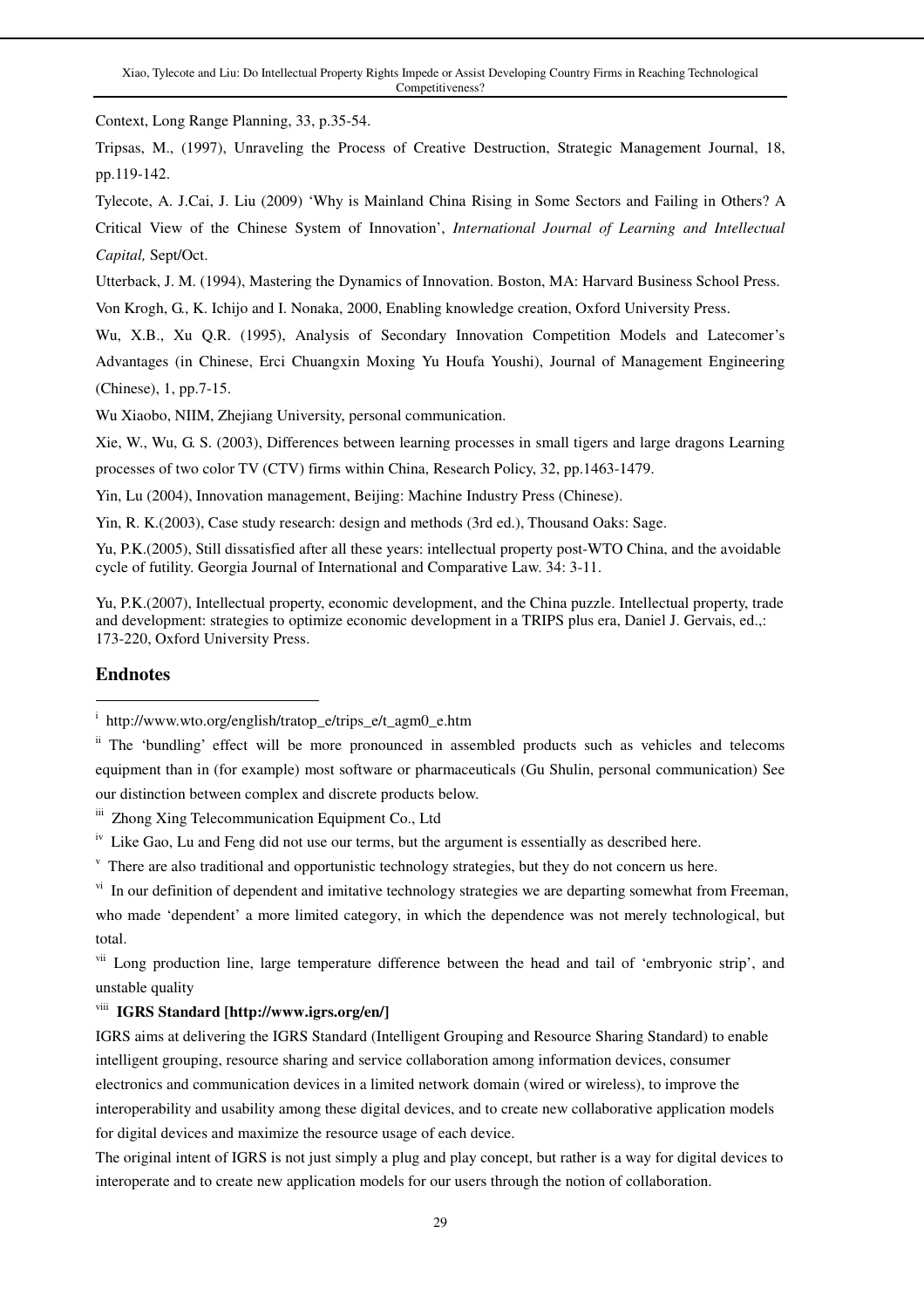Its three key technical design goals are the following:

-Intelligent grouping: which means each IGRS device will automatically discover each other upon entering a network and will form either a peer-to-peer or master/slave device group depending on the devices' capabilities (no manual configuration is needed)

-Resource sharing: upon making automatic interconnection, each device will open its resources to be shared and used by other devices, varying by device types; for instance, an IGRS PC will share its media contents such as AV, images to a digital media player such as TV or STB, or share phone books or Multimedia Service (MMS) messages to an IGRS mobile phone

-Service collaboration: after sharing all available contents on the network, multiple digital devices can automatically collaborate together to perform brand new applications whereas a standalone device cannot.

#### **Approval of IGRS Standard**

On June 29 2005, the Intelligent Grouping and Resource Sharing (IGRS) Standard was formally approved, by Ministry of Information Industry of China, as China National 3C – Convergence Industry Standard. IGRS Standard is mainly developed by Chinese enterprises and focuses itself on industry development. With self-developed & owned IP technology system, IGRS holds the leading position in the 3C convergence era and becomes a flagship of "Chinese Standard".

#### **IGRS Alliance**

 $\overline{a}$ 

IGRS adopts in its operations a fair, open and interoperable policy that any companies, foreign or domestic, are welcomed to join, participate and contribute to the standards work. Its processes are transparent and fair to all. IGRS Working Group (IGRS Alliance) formed a strong alliance by bringing together many major Chinese and International enterprises and research institutes, to successfully build a complete IGRS industry chain with enterprises in IT, computer and CE industries and to unify the industry and research forces to form strong alliance. IGRS has 59 members today (April 2006). These members include TV, PC, ISP, ICP, hardware/IC, software, middleware, research institutions, communication equipment manufacturers etc. Members include some of the largest companies in China, such as China Telecom (internet service and content provider), Huawei (telecom equipment maker), Changhong (TV manufacturer), Hisense (digital device manufacturer), TCL, ZTE etc.

#### ix **Brief Introduction to the AVS Development [http://www.avs.org.cn/en/]**

The full Intellectual Property of second generation Source Coding-Decoding Standard – AVS is owned by China. Source coding technology mainly focuses on mass video and audio (original data and sources) compression technology, also known as digital video and audio coding technology. Obviously, as the premise of digital information transmission, storage and broadcast it is also the general foundation character standard of the digital video& audio industry.

There are two video and audio decoding standard series implementing international: ISO/IEC JTC1 formulation MPEG series standard; ITU which in view of multimedia correspondence formulation H.26x series video coding standard and G.7 series audio coding standard. MPEG-2 which formulated by MPEG and ITU cooperation in 1994 was the representative of the first generation video and audio decoding standard and is also the most broadly used internationally.

Evolves after more than ten years, both video and audio coding technology and industrial application background had changed significantly. At present there are four optional video and audio industry coding standard: MPEG-2, MPEG-4, MPEG-4 AVC (for short AVC, also known as JVT, H.264) and AVS. The first three standards are complete by the MPEG experts group, the fourth is China independent formulation. Divides from the development phase, MPEG-2 is the first generation of information source standard, other three are the second generation of standard. Compares from main technical specification - coding efficiency: MPEG-4 is 1.4